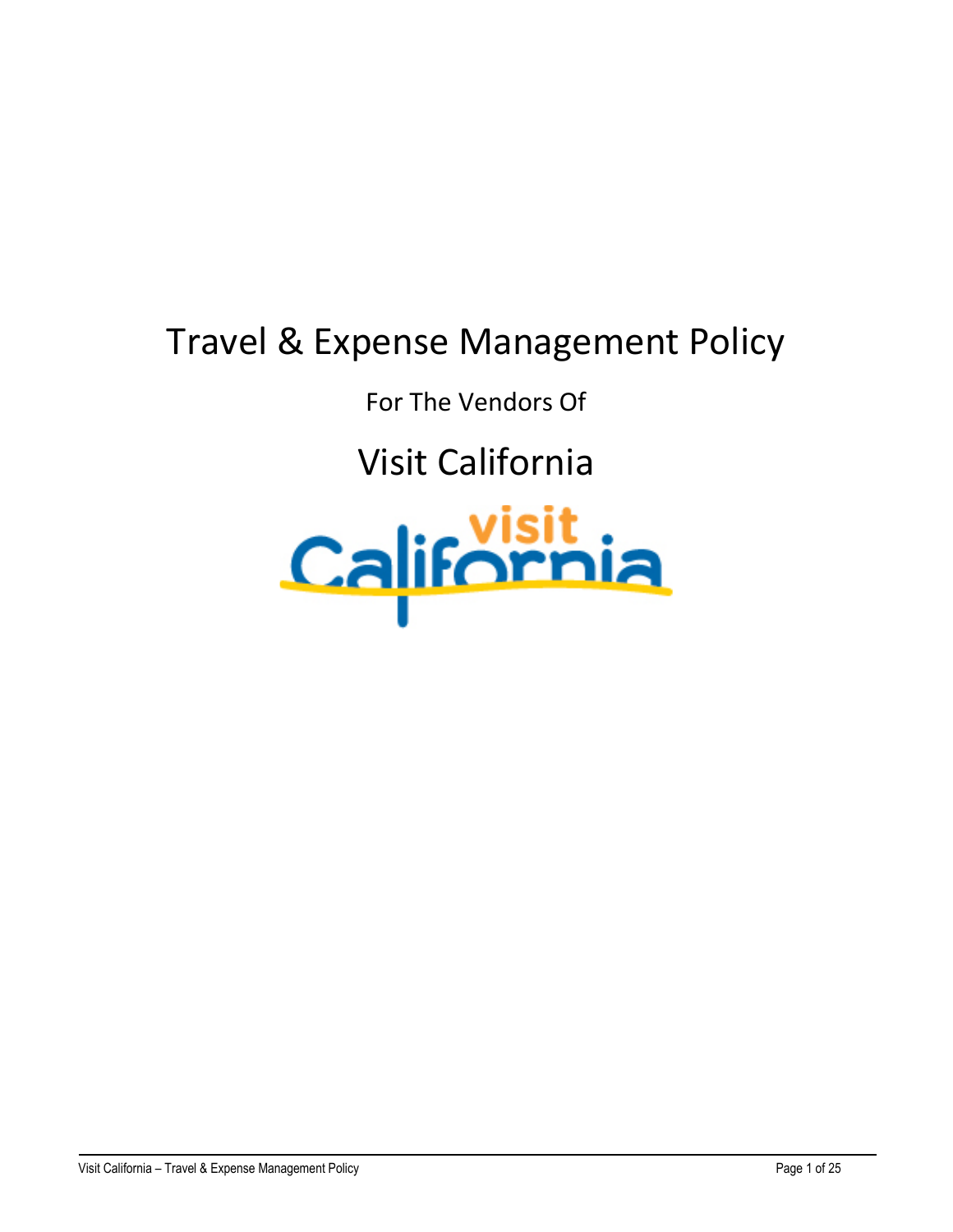# **Table of Contents**

|      | <b>Section</b>                                                     | Page #                  |
|------|--------------------------------------------------------------------|-------------------------|
| 1.0  | <b>TRAVEL POLICY PURPOSE AND ENFORCEMENT</b>                       | 3                       |
| 2.0  | <b>ALTERNATIVES TO TRAVEL</b>                                      | 4                       |
| 3.0  | <b>CONSULTANTS AND CONTRACTORS</b>                                 | 4                       |
| 4.0  | <b>TRAVEL ARRANGEMENTS</b>                                         | 4                       |
| 5.0  | <b>RISK MANAGEMENT DURING TRAVEL</b>                               | $\overline{\mathbf{4}}$ |
| 6.0  | <b>PAYMENT METHODS</b>                                             | 5                       |
| 7.0  | <b>INVOICING AND REIMBURSEMENT</b>                                 | 5                       |
| 8.0  | <b>AIR TRAVEL</b>                                                  | 6                       |
| 9.0  | <b>LODGING</b>                                                     | $\overline{7}$          |
| 10.0 | <b>CAR RENTAL</b>                                                  | 8                       |
| 11.0 | <b>RAIL TRAVEL</b>                                                 | 10                      |
| 12.0 | <b>OTHER TRANSPORTATION</b>                                        | 10                      |
| 13.0 | PERSONAL/VACATION TRAVEL                                           | 11                      |
| 13.1 | <b>COMBINING PERSONAL WITH BUSINESS TRAVEL - GENERAL GUIDELINE</b> | 11                      |
| 14.0 | <b>MEALS &amp; ENTERTAINMENT</b>                                   | 11                      |
| 15.0 | <b>TIPPING/GRATUITIES</b>                                          | 12                      |
| 16.0 | <b>TRAVEL-RELATED TELECOM</b>                                      | 13                      |
| 17.0 | <b>TRAVEL INSURANCE</b>                                            | 13                      |
| 18.0 | <b>EXTENDED STAY/TEMPORARY ASSIGNMENT</b>                          | 13                      |
| 19.0 | <b>OTHER REIMBURSABLE &amp; NON-REIMBURSABLE EXPENSES</b>          | 13                      |
| 20.0 | <b>TIERS BY CITY</b>                                               | 15                      |
|      |                                                                    |                         |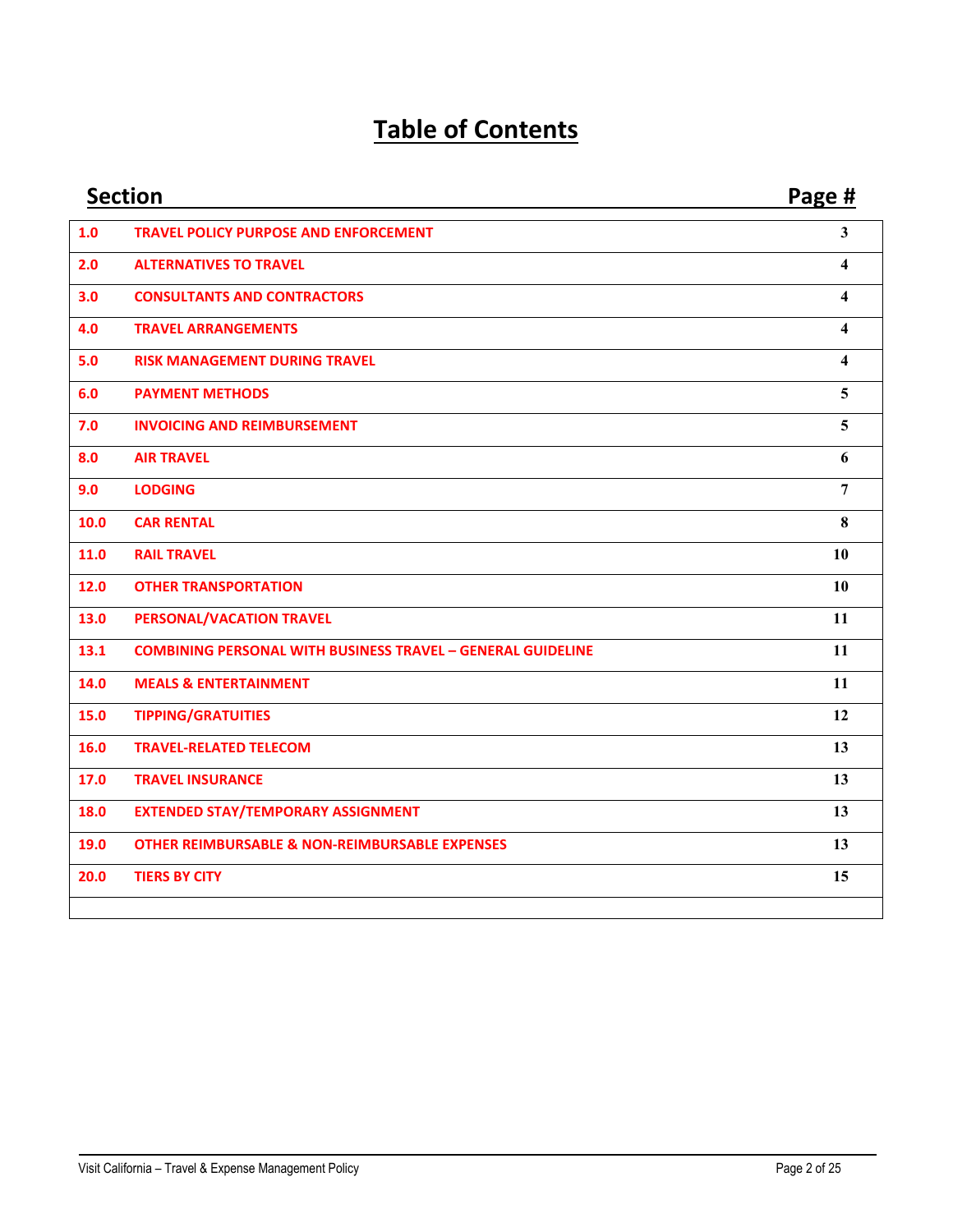# <span id="page-2-0"></span>**1.0 Travel Policy Purpose and Enforcement**

#### **1.1 General**

This document provides guidelines and establishes procedures for all Visit California vendors incurring business travel and entertainment expenses for the benefit of Visit California. All vendors are required to comply with these guidelines to receive reimbursement for any expense claims related to travel and entertainment on Visit California's behalf. When submitting invoices to claim reimbursement, it is expected that vendors will neither gain, nor lose, financially. This Travel and Expense Management Policy applies to business trips of less than 20 calendar days duration; otherwise, refer to the specific guidelines in Section 18.0 for Extended Stays/Temporary Assignments, which apply to trips of 20 calendar days or more.

#### **1.2 Purpose**

The purpose of these guidelines is to:

- Ensure all vendors have a clear and consistent understanding of policies and procedures for business travel and entertainment.
- Provide guidance regarding what expense types are, and are not, allowed while traveling or entertaining for the benefit of Visit California.
- Provide business travelers with a reasonable level of service, comfort and security at the lowest possible cost.
- Ensure that all authorized expenditures meet and comply with all requirements for the most favourable tax and expense treatment for Visit California.
- Ensure conformity of expenditures with Visit California Code of Business Conduct.

#### **1.3 Responsibility**

Each vendor of Visit California has stewardship responsibility for managing travel expenses, but in particular:

- All vendors are responsible for reading, understanding and complying with this policy and any additional related guidelines established by their specific region.
- All approvers (Management) are responsible for reviewing all invoices for accuracy and compliance to policy.
- **The Accounts Payable Department is responsible for reviewing invoices for accuracy, required supporting** documentation and compliance to policy.
- Visit California's management is responsible for establishment, maintenance, revision and publication of this policy and the administration of all processes and procedures needed to ensure compliance with this policy.

#### **1.4 Enforcement**

Visit California will reimburse vendors for all reasonable and necessary expenses while traveling on authorized Visit California business that are in compliance with the guidelines of the Travel and Entertainment Expense Management Policy, and the specific guidelines set forth in the vendor's contract.

- Visit California assumes no obligation to reimburse vendors for expenses that are not in compliance with this policy or the vendor's contract.
- **Travelers and/or Expense Claim Approvers who do not comply with this policy may be subject to delay or withholding** of reimbursement and / or cancellation of contract.

#### **1.5 Exceptions to Policy**

Exceptions, deviations or reimbursements for expenses that are not in compliance with this policy require the prior written approval of Visit California's CEO or Chief Operating Officer.

Traveler non-compliance and lost savings will be recorded and related information will be provided to Visit California's Executives, including the CEO, Department Vice President, or Chief Operating Officer, within the Data Privacy regulations permitted under individual country rules.

#### **1.6 Contact Information for Travel Policy Issues**

Please contact Visit California's Chief Operating Officer with any questions, concerns or suggestions regarding this travel policy.

#### **1.7 Policy Effective Date & Review**

Effective date of this policy is **September 1, 2021**. This policy will be reviewed annually or as required, to ensure that the terms are current, fair and representative of relevant corporate and industry conditions. Visit California reserves the right to change this policy at any time, without prior notice.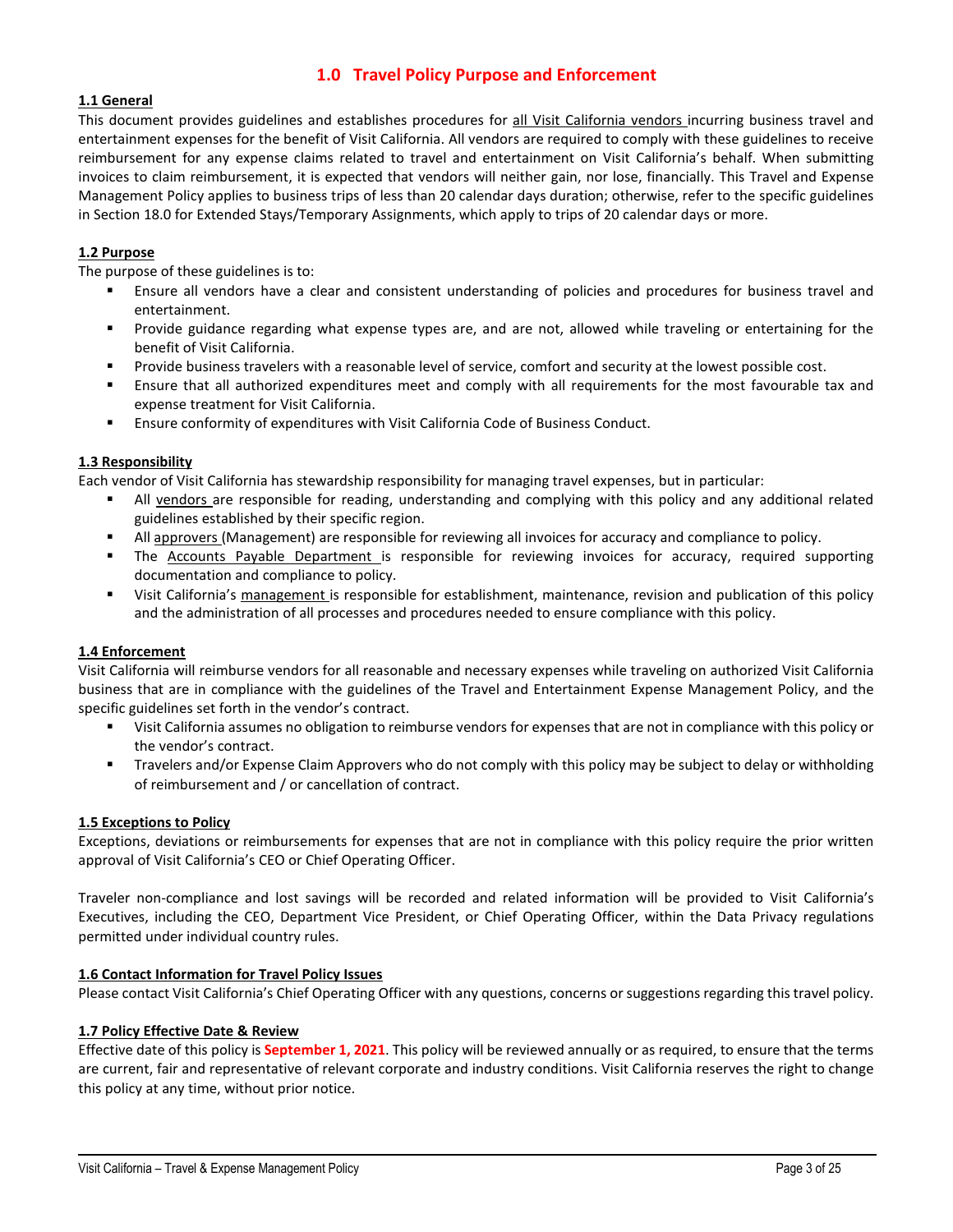# <span id="page-3-0"></span>**2.0 Alternatives to Travel**

E-Meetings, teleconferencing and videoconferencing are effective alternatives to travel and represent an opportunity to significantly reduce travel costs as well as Visit California's impact on the environment leading to climate change. Every potential traveler should consider if the business objective could best be accomplished through the use of an e Meeting, teleconference or videoconference.

# <span id="page-3-1"></span>**3.0 Consultants and Contractors**

If a non-employee (contractor, consultant, employment applicant) is required to incur travel or entertainment expenses at the request of, and for the benefit of, Visit California, the guidelines and requirements of this Travel and Entertainment Expense Management Policy will apply to the vendor to the same extent as imposed on the employees of Visit California, with the following notable differences:

- Airline tickets are to be paid by the vendor and reimbursed by Visit California except in the case of an employment applicant, at which point Visit California will pay for the booking up front.
- Reimbursement of travel-related expenses will be based on an invoice submitted by the vendor to the Visit California Accounts Payable Department at [accountspayable@visitcaifornia.com,](mailto:accountspayable@visitcalifornia.com) however the invoiced amount must be supported by the documentation requirements of Section 7.
- In no circumstance will personal travel expenses of either the contractor/consultant or a companion/spouse be reimbursable by Visit California.

# <span id="page-3-2"></span>**4.0 Travel Arrangements**

#### **4.1 Emergency/En-Route Reservation Changes**

All en-route changes must be documented as to the reason why a change was necessary or required on the vendor's invoice.

#### **4.2 Exceptions for Travelers with Special Needs**

If the traveler requires accommodation beyond that permitted by the Travel and Expense Management Policy due to special needs or circumstance, the special requirements must be approved by Visit California's CEO or Chief Operating Officer prior to booking any travel arrangements.

# <span id="page-3-3"></span>**5.0 Risk Management During Travel**

#### **5.1 International Travel Advisories**

Safety and security are of primary importance when vendors are traveling on Visit California business. Travel advisories that restrict travel for safety or health purposes are issued regularly by local Government agencies.

#### **5.2 Health Precautions/Immunizations**

Vendors should be aware if immunizations are required based on travel destination.

- The traveler, based on his/her medical situation, is also advised to contact his/her personal physician to determine if an immunization or other medical intervention is recommended prior to travel.
- **IMMUNIFY 1.5 Immunization costs are reimbursable if required for business travel.**

#### **5.3 General Travel Safety Tips**

While traveling:

- The traveler must ensure that company assets are safeguarded at all times, i.e., implement password protection (phones, tablets).
- Your laptop, wallet, cell phone and other high-tech gadgets are all targets. Be on the lookout for distraction, thefts, and do not leave your valuables unattended-even at airport security checkpoints.
- Carry emergency telephone numbers. An up-to-date list of emergency contacts should be kept with you (in your wallet, purse, briefcase, etc.) at all times.
- Leave the airport as soon as possible after deplaning. Disturbances are more likely to occur in public airport lobbies.
- Carry several days' supply of any medications on your person even on day trips. The rest can be kept in your luggage. Keep a note in your wallet listing your medications, their dosages, your physician's name and phone number and your blood type. If you are on a medication that requires an injection through a hypodermic needle, such as insulin, you will be required to present documentation from a physician.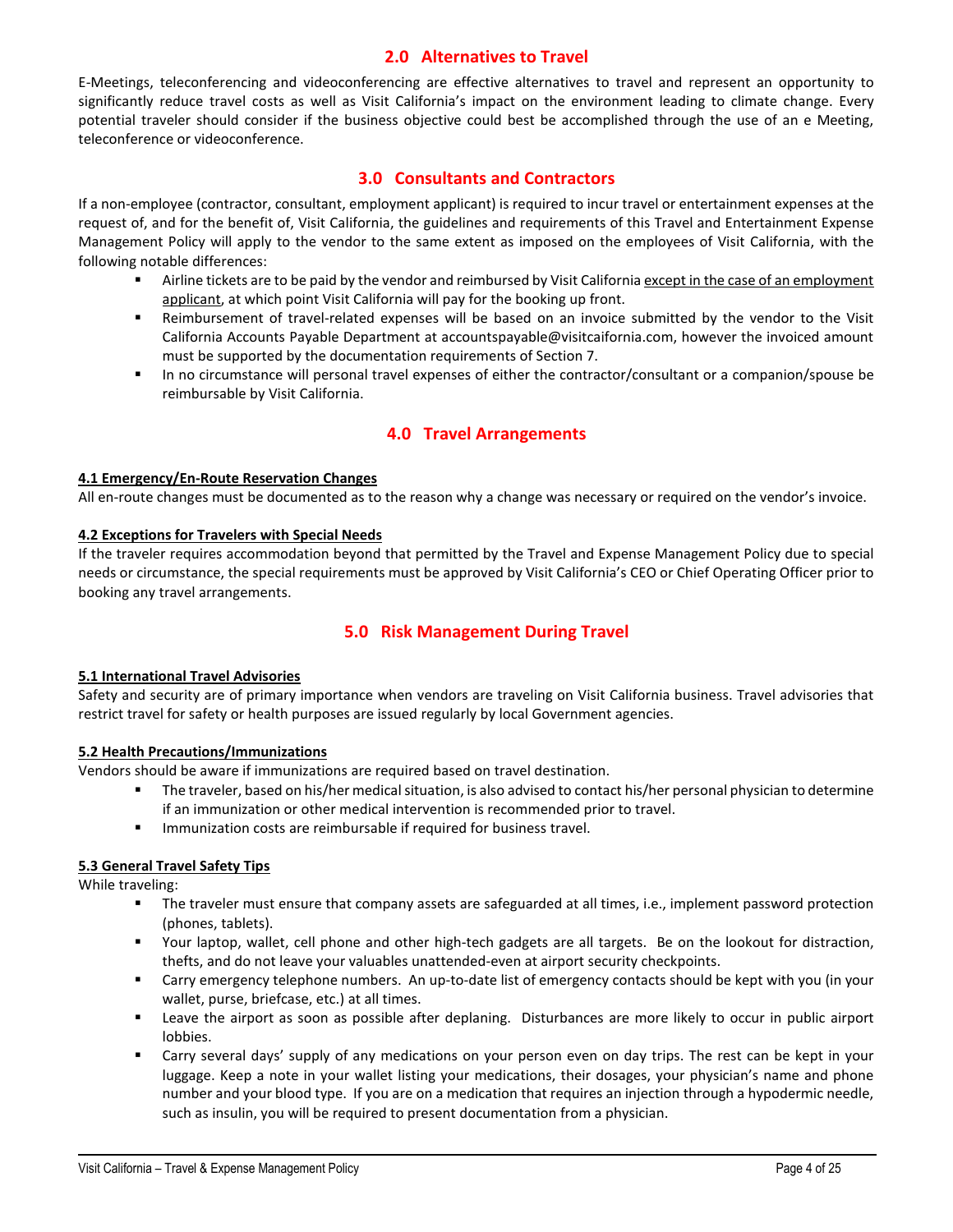# <span id="page-4-0"></span>**6.0 Payment Methods**

Vendors are to bill Visit California per the terms of their contract.

# <span id="page-4-1"></span>**7.0 Invoicing and Reimbursement**

#### **7.1 Receipt Limits**

Itemized receipts are required for all expenditures of \$75 or more.

#### **7.2 Documentation Requirements**

Travelers must provide the appropriate documentation as follows:

- Receipts for expenditures of \$50 or more, to claim reimbursement. Expenditures \$75 or more require an itemized receipt.
- All hotel folios (receipts) are required, or if booked online and folio is unavailable an itemized online receipt showing payment was made is required.
- All invoices must state the business purpose.
- Evidence of any requisite pre-approvals must be attached to the invoice.
- Visit California will not reimburse any expenses without proper documentation.
- Electronic receipts are acceptable in lieu of original receipts, provided that the detail on the receipt includes the name of the payee, amount of the charge, transaction date and form of payment.
- Tear tabs are NOT acceptable receipts.
- When original receipts cannot be obtained or have been lost and all measures to obtain a duplicate receipt have been exhausted, a written statement should be provided explaining why such receipts are not being submitted with the invoice. These will be evaluated on a case-by-case basis and does not guarantee reimbursement above the \$50 limit. The statement must include a certification that the amount shown is the amount actually paid and that the traveler has not and will not seek reimbursement from any other source.

#### **Any attempt to alter receipts will result in loss of reimbursement and possible cancellation of contract.**

#### **7.3 VAT Reclaim**

Value Added Taxes may be "reclaimed" for certain business expenses incurred overseas, particularly in Europe. Visit California submits applications for VAT refunds annually. In addition to the standard receipts required for invoices, international travelers must provide receipts for the following business expenses: lodging, entertainment, gasoline, meals, car rentals, rail travel, conferences, trade shows, and training courses. Charge/credit cards receipts are not acceptable.

#### **7.4 Converting Foreign Currencies**

Expenses in foreign currencies are converted into local currency as follows:

- Expenses incurred and paid directly by the traveler are converted at the actual exchange rate and can be reported directly on the Invoice.
- Expenses paid by the traveler using cash or other form of payment will be converted using the previous monthly average exchange rate from Wells Fargo or xe.com obtained from our Accounts Payable Department.
- All expenses are required to be recorded in local currency, with the currency conversion rate clearly noted on the invoice and on all supporting receipts.
- If the amount claimed on the invoice is different than the amount of the attached receipts, a written statement explaining the differences must accompany the invoice.

#### **7.5 Invoice Audits and Exception Reporting**

Visit California Internal Audit will conduct basic processing audits to ensure compliance with financial authorities as well as confirming that receipts support all expenses. Random audits on completed invoices by Internal Audit will also be conducted on a regular basis concentrating on the type, reasonability and justification of expenses, with findings reports and recommendations submitted to the CEO.

Post Audits may be conducted from time-to-time based on special requests from department or senior leadership focusing on specific categories of expenses such as entertainment or miscellaneous expenses.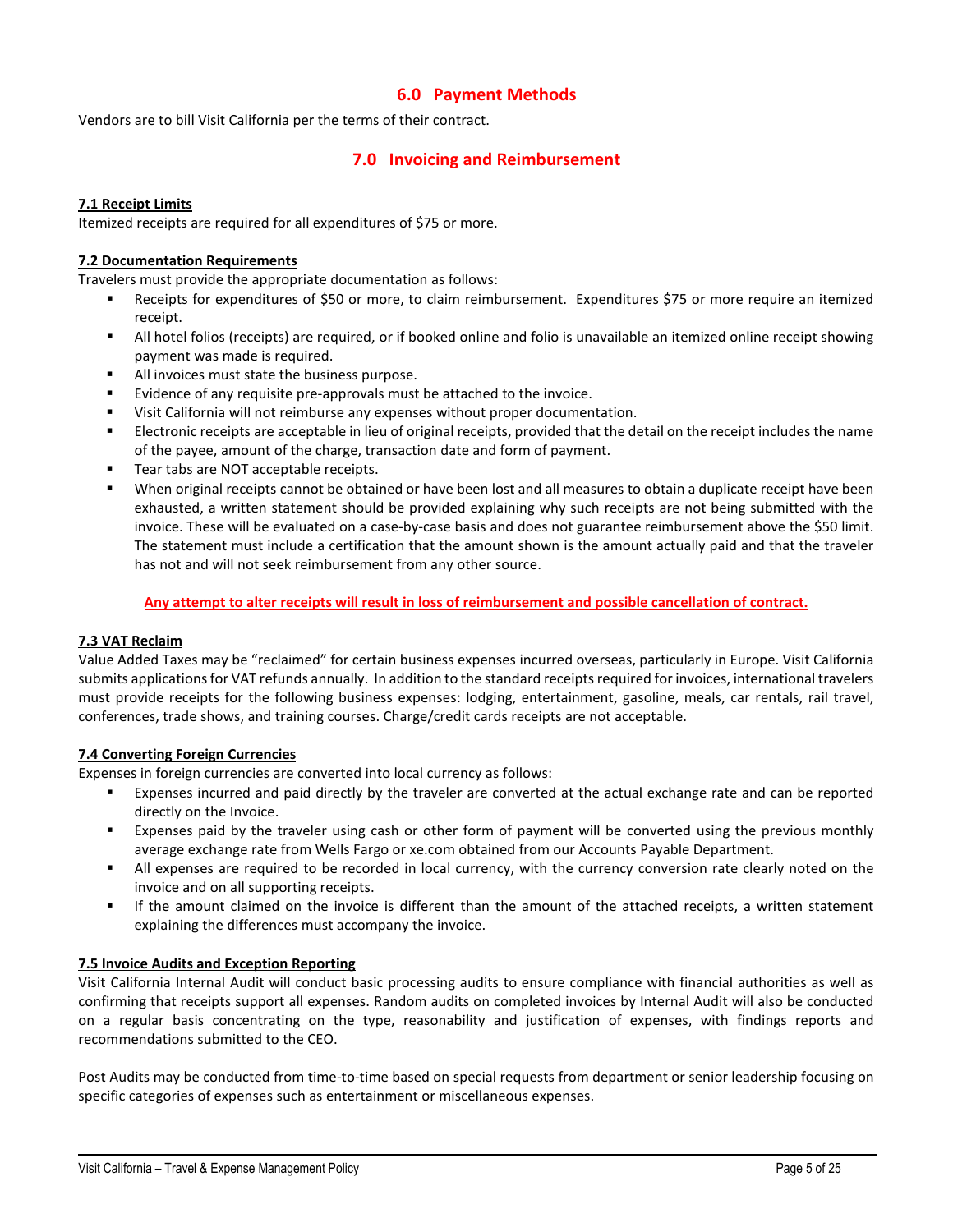# <span id="page-5-0"></span>**8.0 Air Travel**

#### **8.1 Advance Planning**

Requests for air travel reservations are required at least 14 days prior to planned departure.

#### **8.2 Airline Class of Service**

All airline tickets will be issued in Coach/Economy Class only, with the following exceptions:

- For International trips with single flight segments of 8 hours or more, or total trip of 16 hours or more, travelers may book the equivalent of Economy Plus.
- When traveling on non-bartered tickets, travelers are permitted to use their own accrued frequent flyer mileage to upgrade from coach to either business or first class since there is no financial impact on Visit California.

Southwest Airlines flights will be booked at lowest available fare (generally, "Wanna Get Away" fare).

#### **8.3 Upgrades for Air Travel**

Upgrades at the expense of Visit California are NOT permitted. Upgrades are allowed at the traveler's personal expense. Vendors are not permitted to book air travel at a higher fare to use Frequent Flyer program privileges when a lower nonrestrictive fare exists on the same flight.

#### **8.4 Lowest Airfare Definition**

Travelers are required to book the lowest logical airfare that is determined using the following search criteria:

- Routing requires no more than one additional interim stop each way.
	- When booking travel for a co-worker or manager, the time window for the departure/arrival must be no more than **[2]** hours before and **[2]** hours after the requested time. One stop & single connection flights are treated the same as non-stops for itinerary purposes, fare calculations, and lowest fare identification.
- Travelers may elect to fly a non-stop flight (over a lower-priced, connecting flight) provided that the additional cost is less than **\$200** per direction of travel.
- The connecting flight would have added more than a 2-hour extension of travel time each way.

In determining the lowest logical airfare, the low fare alternatives considered will include, but not be limited to, the following:

- Preferred carrier
- Specially negotiated fares
- Non-refundable fares
- **Penalty fares** 
	- Connecting and one-stop flights
- **Alternate airports**
- Saturday night stay-over
- Advance purchase fares
- **Group / meeting / training zone fares**
- **Lower cost non-preferred carriers**

## **8.5 Airline Frequent Flyer Programs**

Travelers may retain frequent flyer program benefits for personal use.

- Participation in a Frequent Flyer Program must not influence flight selection that would result in incremental cost to Visit California beyond the lowest available airfare, as required by this policy.
- The traveler is responsible for the record keeping, redemption and income tax implications of program rewards; Visit California will not intervene to resolve any frequent flyer program concerns, issues, etc.
- Any membership costs associated with a Frequent Flyer program are not reimbursable by Visit California**.**

#### **8.6 Airline Club Memberships**

Airline club membership costs are not reimbursable.

## **8.7 Travel on Private and Charter Aircraft**

Business travel by Visit California vendors is restricted to corporate and commercial aircraft. Use of charter or private aircraft while on company business is prohibited unless approved by Visit California's CEO prior to booking.

#### **8.8 Denied Boarding Compensation**

Airlines occasionally offer free tickets or cash allowances to compensate travelers for delays and inconvenience due to overbooking, flight cancellation, changes of equipment, etc. Travelers may volunteer for denied boarding compensation only if: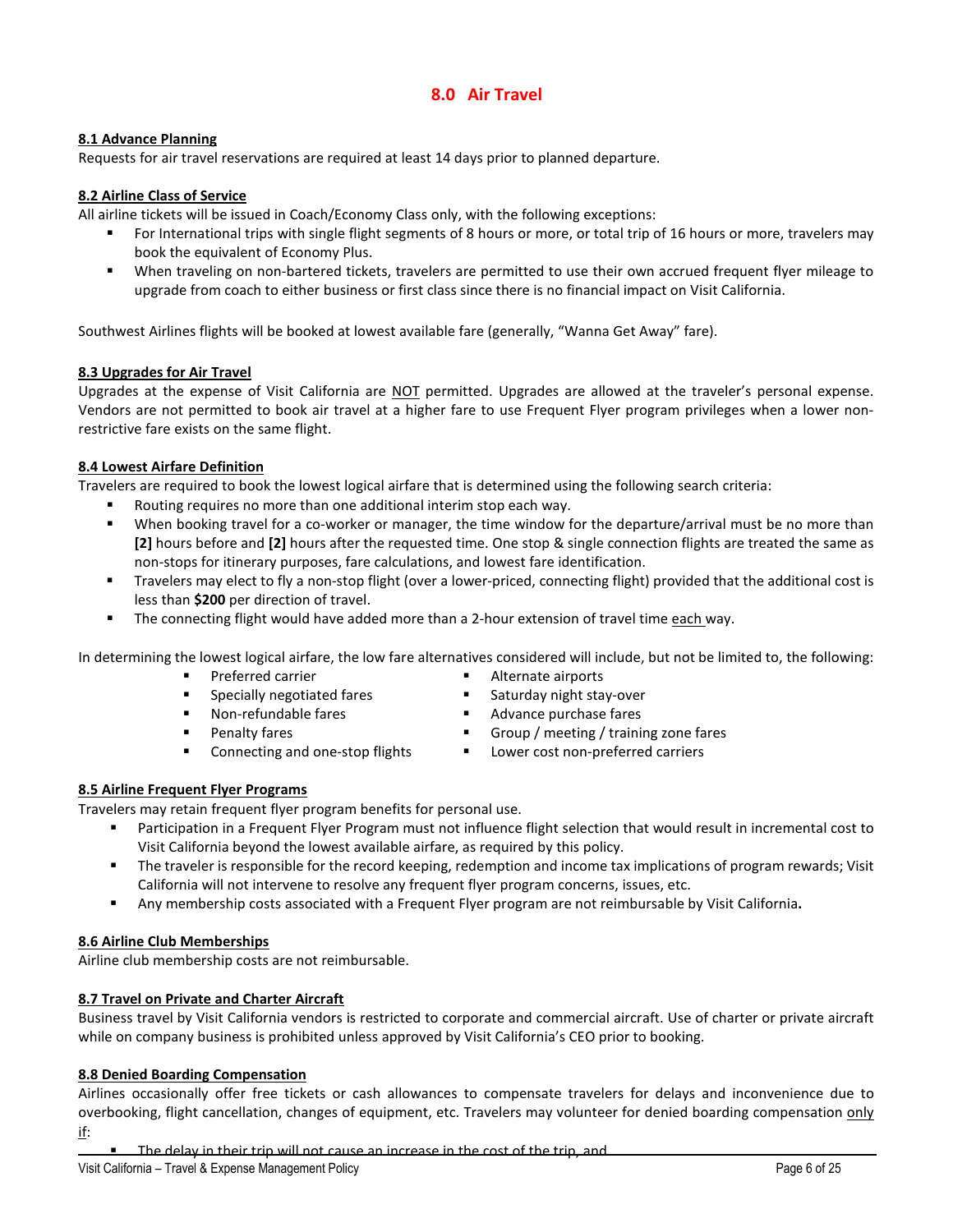The delay in their trip will not result in any interruption or loss of business.

#### **8.9 Overnight Delays**

Should an airline delay or cancellation necessitate an unscheduled overnight stay:

- The traveler must first attempt to secure complimentary lodging from the airline.
- If required to book hotel, rates within the Section 9.4 apply.

#### **8.10 Weekend/Saturday Night Stay-Over**

Weekend hotel stays and expenses for vendor are reimbursable if:

- The airfare savings accrued to Visit California due to the Saturday night stay-over (including the cost of additional hotel and meal expenses) are at least \$100 less in comparison to the alternate itinerary.
- **The traveler must remain at the same business city to qualify for this reimbursement.**

#### **8.11 Cancellations**

Travelers are responsible for cancelling air reservations by using the same method as their booking procedure (i.e., online booking tool).

#### **8.12 Unused Airline Tickets**

Unused airline tickets or flight coupons must never be discarded or destroyed as these documents may have a cash value. To expedite refunds:

- Unused or partially used airline tickets must be returned immediately to the Designated Travel Agency.
- Unused tickets must NOT be returned to the airline directly.
- Travelers must NOT submit unused tickets with the invoice.
- For unused e-tickets and non-refundable or penalty fares, contact the Designated Travel Agency.

#### **8.13 Lost or Excess Baggage**

The ultimate responsibility for retrieving and compensating for lost baggage lies with the airlines. Visit California will not reimburse vendors for personal items lost while traveling on business.

#### **8.14 Airport Parking**

Reimbursement for short-term (hourly) parking at airports is not permitted due to excessive cost. Travelers need to use daily, long-term or offsite parking and provide receipts for reimbursement. In all cases, the availability of airport shuttle service needs to be considered and used whenever possible. The cost of taxi or airport limousine service should be compared to the cost of parking and the lower cost alternative chosen.

#### **8.15 Overnight Hotels Prior to flight**

Travelers are authorized to stay at hotel near airport the evening prior (subject to rates in Section 10.4) if flight leaves at 6:00 A.M. or earlier. Alternatively, some hotels offer hotel fly/park packages that allow you to leave your car at the hotel instead of paying for airport parking. This can prove more cost efficient for longer trips where airport parking may end up being well over \$100. Purchasing such a hotel fly/park package the night prior to your trip is allowed if the total cost of the package is less than what you would have spent on airport parking.

# <span id="page-6-0"></span>**9.0 Lodging**

#### **9.1 Preferred Hotel Program**

Visit California does not have a designated Preferred Hotel program at this time.

#### **9.2 Making Hotel Reservations**

All hotel reservations must be made directly with the hotel or through the Internet, in an effort to secure the best rate.

#### **9.3 Hotel Payment Procedures**

Hotel costs must be paid upon departure. Travelers require a zero-balance receipt/folio statement upon checkout and must submit this documentation with the Invoice.

#### **9.4 Hotel Selection and Spending Guidelines**

Travelers are required to choose the most reasonable hotel that does not exceed Visit California's tiered rates as defined below: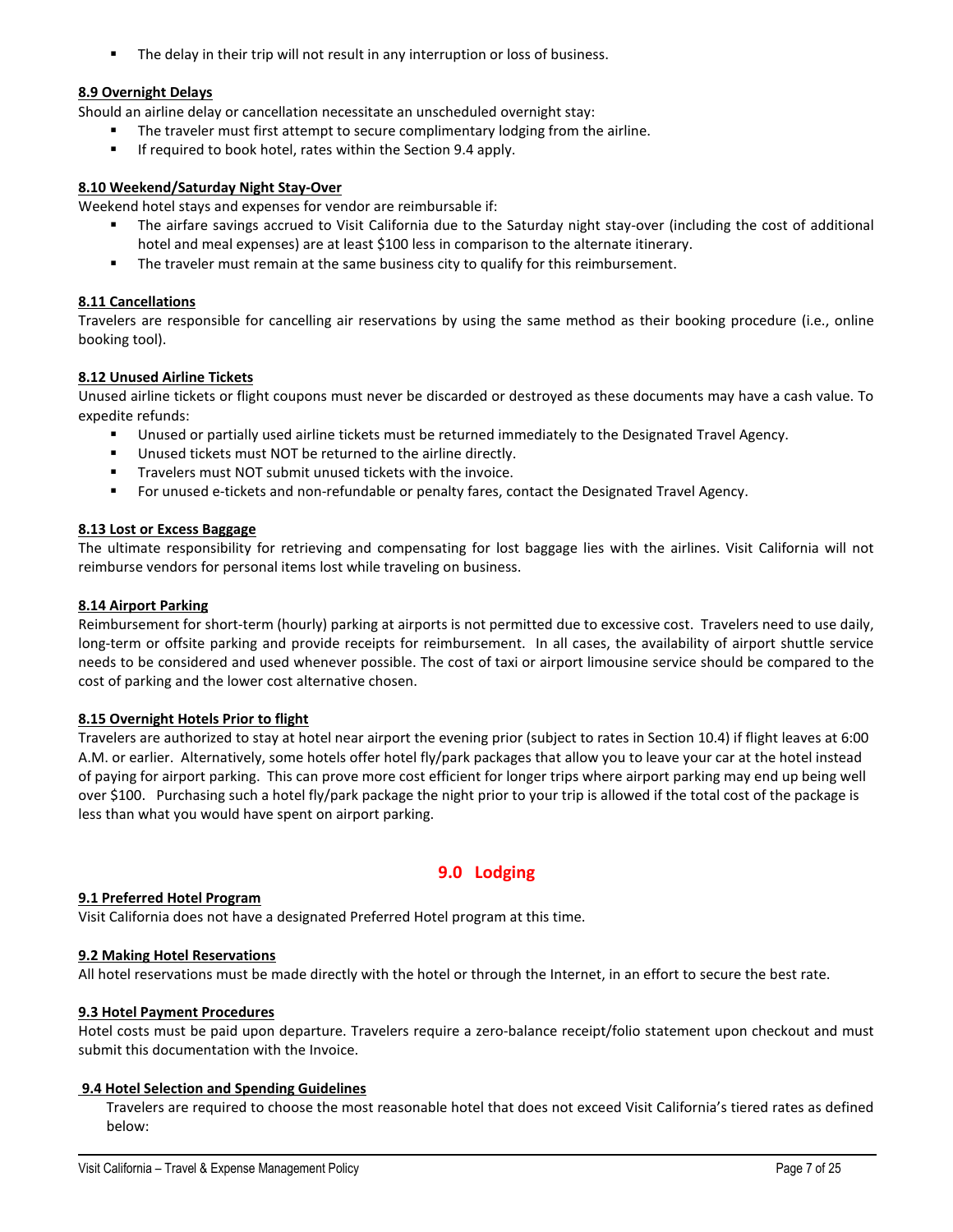| Maximum Nightly Rate - excluding | Tier 1 | Tier $\lambda$ | Tier 3 | Tier 4 |
|----------------------------------|--------|----------------|--------|--------|
| taxes                            |        |                |        |        |
| Domestic                         | \$199  | \$249          | \$349  | \$399  |
| International                    | \$249  | \$299          | \$399  | \$449  |

- Prior approval must be obtained from Visit California's CEO or Chief Operating Officer for rates in excess of these amounts.
- Travelers will be reimbursed for actual hotel room costs as charged on the hotel invoice/folio.
- Travelers are required to verify the hotel room rate at check-in to avoid being overcharged. Travelers are encouraged to ask about the availability of special promotional rates at time of check-in; these rates are market-driven and can be lower than Visit California's negotiated rate.
- It is the traveler's responsibility to review and dispute any discrepancies he or she might encounter on his or her hotel bill.
- Travelers staying a week or longer should inquire about weekly/long-term discounts.

#### **9.5 Hotel Upgrades**

Travelers are required to reserve standard rooms only. Travelers may accept room upgrades to suites or executive floor rooms ONLY if the upgrade is at no additional cost to Visit California.

#### **9.6 Assured Reservations and Room Guarantee**

If the hotel has overbooked and a room is not available even though the room was guaranteed, it is the hotel's responsibility to provide alternate accommodations at no incremental cost.

#### **9.7 Hotel Cancellation Procedures**

Travelers are responsible for cancelling hotel rooms and must either:

- Use the online booking tool to cancel their reservations; or
	- Contact the Designated Travel Agency; or
	- Contact the hotel directly.

Travelers must request and record the cancellation number in case of billing disputes. Note: Cancellation deadlines are based on the local time of the property and may vary by property.

Travelers will not be reimbursed for "no-show" or cancellation charges unless there is sufficient evidence that the billing is in error, i.e., a cancellation number was obtained.

#### **9.8 Early Checkout Procedures**

If the traveler is required to check out a day or more earlier than stated on the reservation due to business requirements, any fee charged by the hotel for early checkout is reimbursable. The traveler should consult with the hotel reservations desk to determine if a checkout fee is applicable.

#### **9.9 Hotel Health and Fitness Center Charges**

Hotel and fitness center charges will not be reimbursed.

#### **9.10 Lodging in a Private Residence in Lieu of Hotel**

Staying in a private residence with family or friends while traveling on business is allowed, however no reimbursement or lodging allowance will be provided.

#### **9.11 Hotel Frequent Guest Programs**

Many hotels have frequent guest programs that reward travelers with free accommodations in exchange for a given number of paid room nights at the hotel. Travelers may retain awards from such programs for personal use. Participation in these programs must not influence hotel selection, which would result in incremental cost beyond Visit California's specially negotiated rate. Any membership fees associated with joining these programs are not reimbursable. At no time will Visit California intervene in the reconciliation of hotel frequent guest program eligibility or coverage issues.

# <span id="page-7-0"></span>**10.0 Car Rental**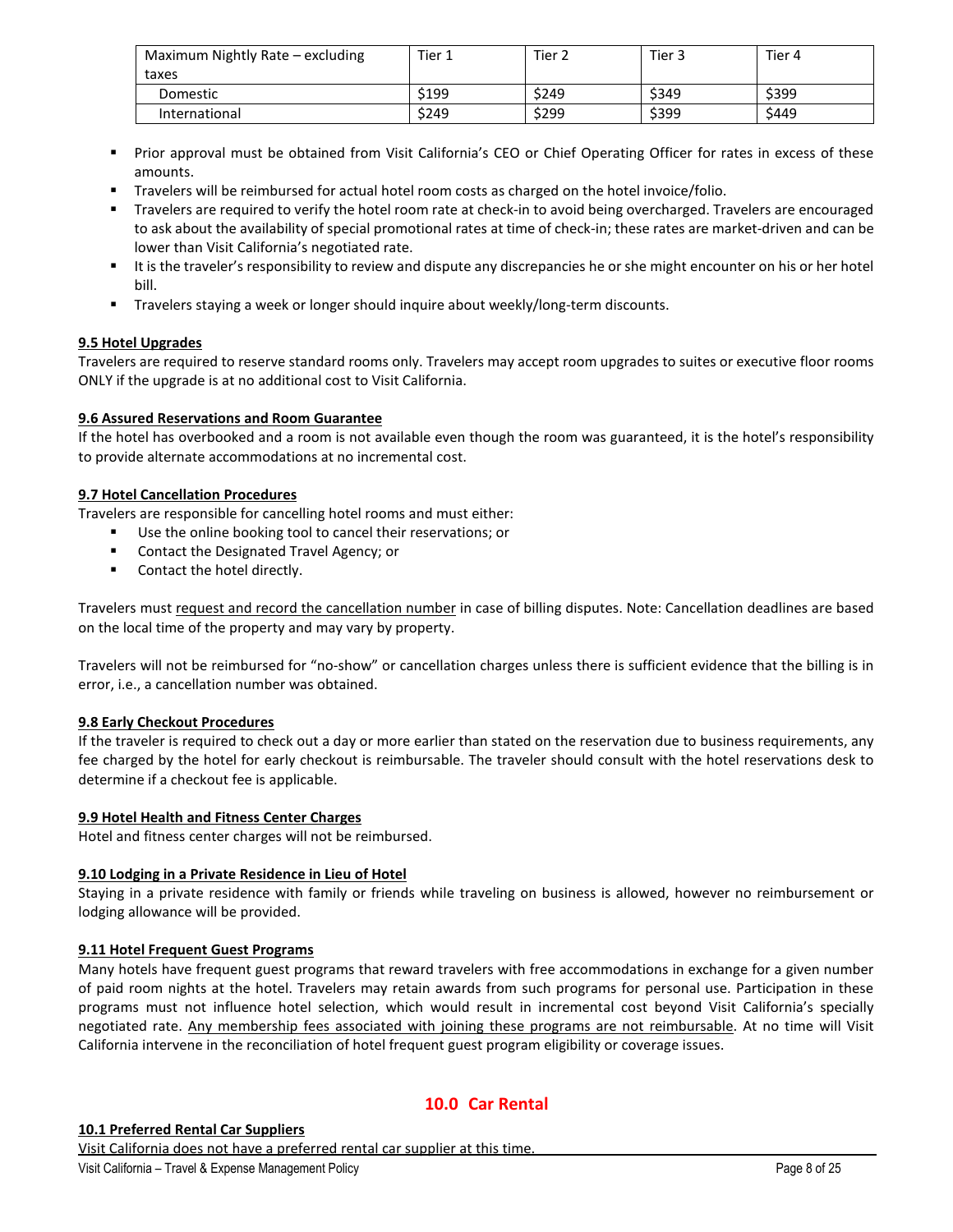#### **10.2 Making Car Rental Reservations**

- Vendors are permitted to make reservations directly with the supplier.
- The use of a rental vehicle is justified only when it is more economical than the local ground transportation alternative, taking safety and travel time into consideration. Personal convenience is NOT acceptable justification.
- Private sedan service with driver is not permitted unless approved in advance by Visit California's CEO or Chief Operating Officer.
- Travelers must consider vehicle rental TO their destination when:
	- o Driving is more cost-effective than airline or rail travel; or
	- o Required to transport large or bulky materials.
- Travelers may rent a vehicle AT their destination when:
	- $\circ$  It is less expensive than other transportation modes such as taxis, airport limousines and airport shuttles; or
	- o Entertaining customers; or
	- o More than two (2) vendors are traveling together.

#### **10.3 Rental Car Payment Procedures**

All travelers must pay for the invoiced cost of the rental. The car rental receipt and proof of payment must accompany the invoice.

- When picking up a rental car, travelers should check with the rental car customer service representative for any promotional rates, last-minute specials or free upgrades. Traveler should also inspect the car and note any existing damage on the contract before the vehicle is accepted.
- It is the traveler's responsibility to review and dispute any discrepancies encountered on the car rental invoice.

#### **10.4 Rental Car Size Guidelines**

Intermediate size (or smaller) cars will be reimbursed for vendors traveling alone or in a group of up to three (3) vendors, unless extenuating circumstances (e.g., medical, physical, etc.) dictate otherwise. A full-size vehicle is permitted if the traveler is required to transport bulky equipment or more than three (3) vendors travel together in a single vehicle. Approval prior to booking is required for any vehicle larger than Intermediate size by Visit California's CEO or COO.

#### **10.5 Rental Car Upgrades**

Travelers may accept car rental upgrades only if there is no additional cost to Visit California.

#### **10.6 Rental Car Accessories**

Costs associated with car accessories such as car seats, satellite radio, etc. are not reimbursable. Rental GPS systems will be reimbursed up to a maximum of \$10 per day.

#### **10.7 Car Rental Insurance**

The traveler should accept all optional insurance premiums, including Collision Damage Waiver/Loss Damage Waiver. Travelers will not be liable for damage of rental car/personal injury when on business-related travel.

Travelers should not use personal car insurance as their business-related car rental insurance.

#### **10.8 Rental Car Cancellation Procedures**

Travelers are responsible for cancelling rental car reservations by using the same method as their booking procedure (i.e., online, contacting American Express Business Travel Services or the rental car agency directly). If the car rental agency is contacted directly, the traveler must request and record the cancellation number in case of billing disputes.

#### **10.9 Returning Rental Cars and One Way Rentals**

All rental cars must be returned to the city of origin unless Visit California's CEO or Director of Finance has approved a one-way rental prior to travel. The vehicle must be returned in the condition received and at the specified time to avoid charges for damages or additional hours.

#### **10.10 Refuelling Rental Car Prior to Return**

The rental vehicle must be returned with a full tank of gas to avoid refuelling fees by the car rental company.

- Fuel charges are reimbursable.
- The fill-up option must not be purchased.

#### **10.11 Rental Car Accidents**

Should an accident occur while driving a rental car, travelers must immediately contact: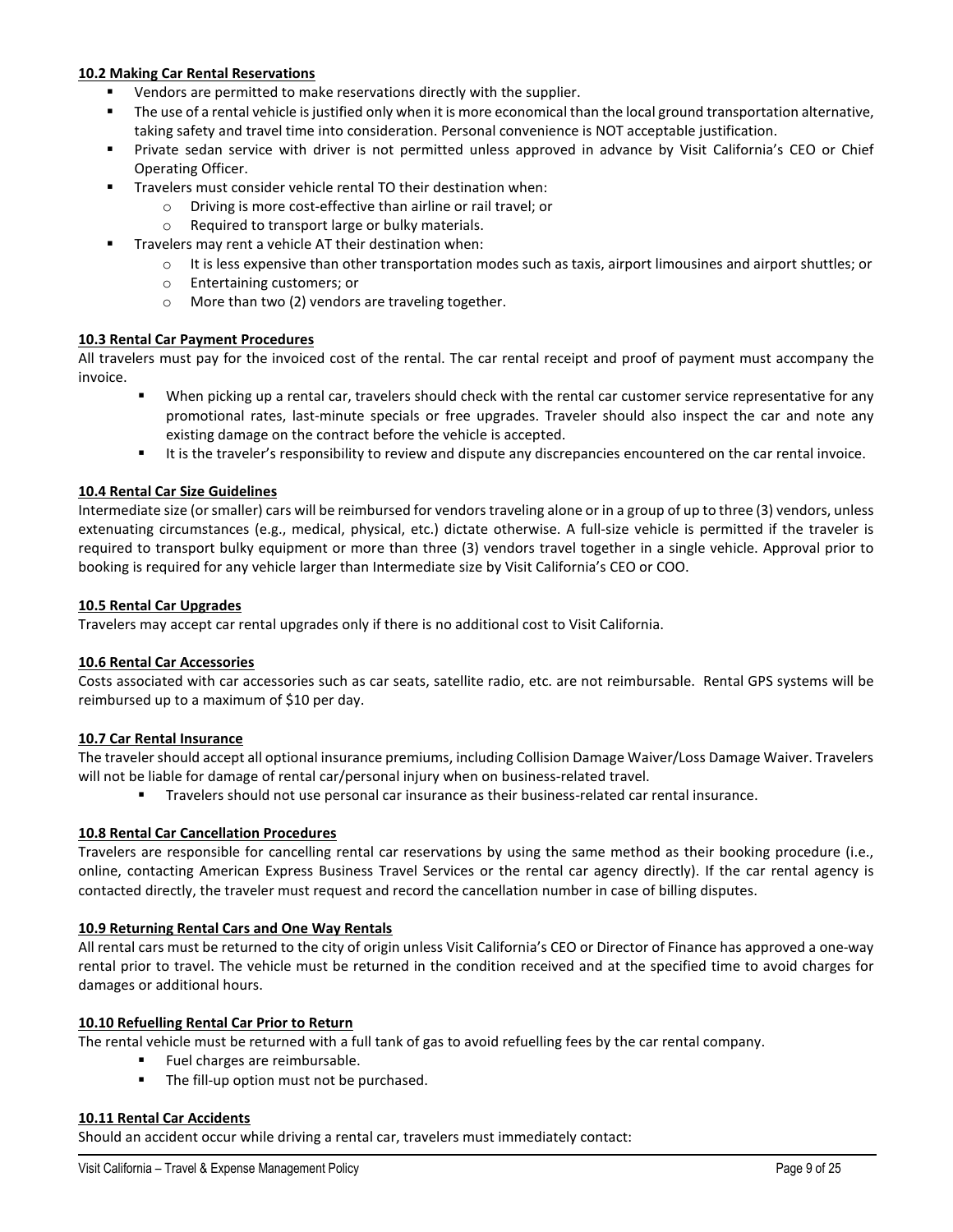- Local authorities, as required; and
- **UPICALLA** Visit California's COO; and
- The rental car company.

The traveler is required to obtain and keep a copy of the accident report. The insurance company and car rental agency require a written accident report and police report; in addition, the insurance company requires the final rental invoice, which includes the costs related to the accident. It is the traveler's responsibility to obtain these reports.

#### **10.12 Parking and Toll Charges**

Necessary parking and toll charges are reimbursable.

#### **10.13 Traffic and Parking Violations**

Traffic and parking violations while operating a rental vehicle or a personal vehicle for business purposes are not reimbursable.

# <span id="page-9-0"></span>**11.0 Rail Travel**

#### **11.1 Making Rail Travel Reservations**

Rail may be used when:

- It is less expensive than air travel and adds no more than one and a half hours to the total travel time.
- **Total elapsed travel is less than if driving.**

Travelers are responsible for cancelling rail reservations by using the same method as their booking procedure (i.e., online, contacting American Express Business Travel Services or contacting the rail company directly). If the Rail Company is contacted directly, the traveler must request and record the cancellation number in case of billing disputes.

#### **11.2 Rail Travel Payment Procedures**

All travelers must use their personal funds to make all rail reservations and to pay for the tickets. Invoices with receipts are required for reimbursement. Unused tickets must be returned immediately to Rail Company for refund.

#### **11.3 Class of Service – Rail Travel**

Rail travel must be booked in Coach/Economy class.

# <span id="page-9-1"></span>**12.0 Other Transportation**

#### **12.1 Personal Car Usage Guidelines**

Vendors may use their personal car for business purposes under the following conditions:

- If it is less expensive than renting a car, taking a taxi or alternate transportation; or
- If it is more timely than taking public transportation; or
- When transporting company goods for delivery.

Frequent use of personal vehicles for business is discouraged. It is the personal responsibility of the owner of a vehicle being used for business to carry adequate insurance coverage for their protection and for the protection of any passengers.

#### **12.2 Reimbursement for Personal Car Usage**

Travelers will be reimbursed for business usage of personal cars at the Business Mileage Rate set by the United States Internal Revenue Service. Personal mileage reimbursement is intended to cover all costs related to operation of the vehicle including service, maintenance (gas, oil), insurance and depreciation. Mileage reimbursement excludes normal round trip to and from work, unless otherwise approved in writing. If a traveler chooses the option to drive instead of flying the reimbursement of mileage will not exceed the cost of an airline ticket, at time of reservation request. If driving v. flying is chosen, traveler must include documentation showing the cost of the flight he/she would have taken or no reimbursement will be given. Under no circumstances will Visit California reimburse a vendor for insurance premiums for a personal vehicle used for business purposes nor any damage resulting from an accident while using the vehicle for business purposes.

To be reimbursed for use of a personal car for business, travelers must provide on the invoice:

- **Purpose of the trip**
- Date and location
- Receipts for tolls and parking
- Mileage log, or online map with mileage (i.e., Google maps, MapQuest, etc.)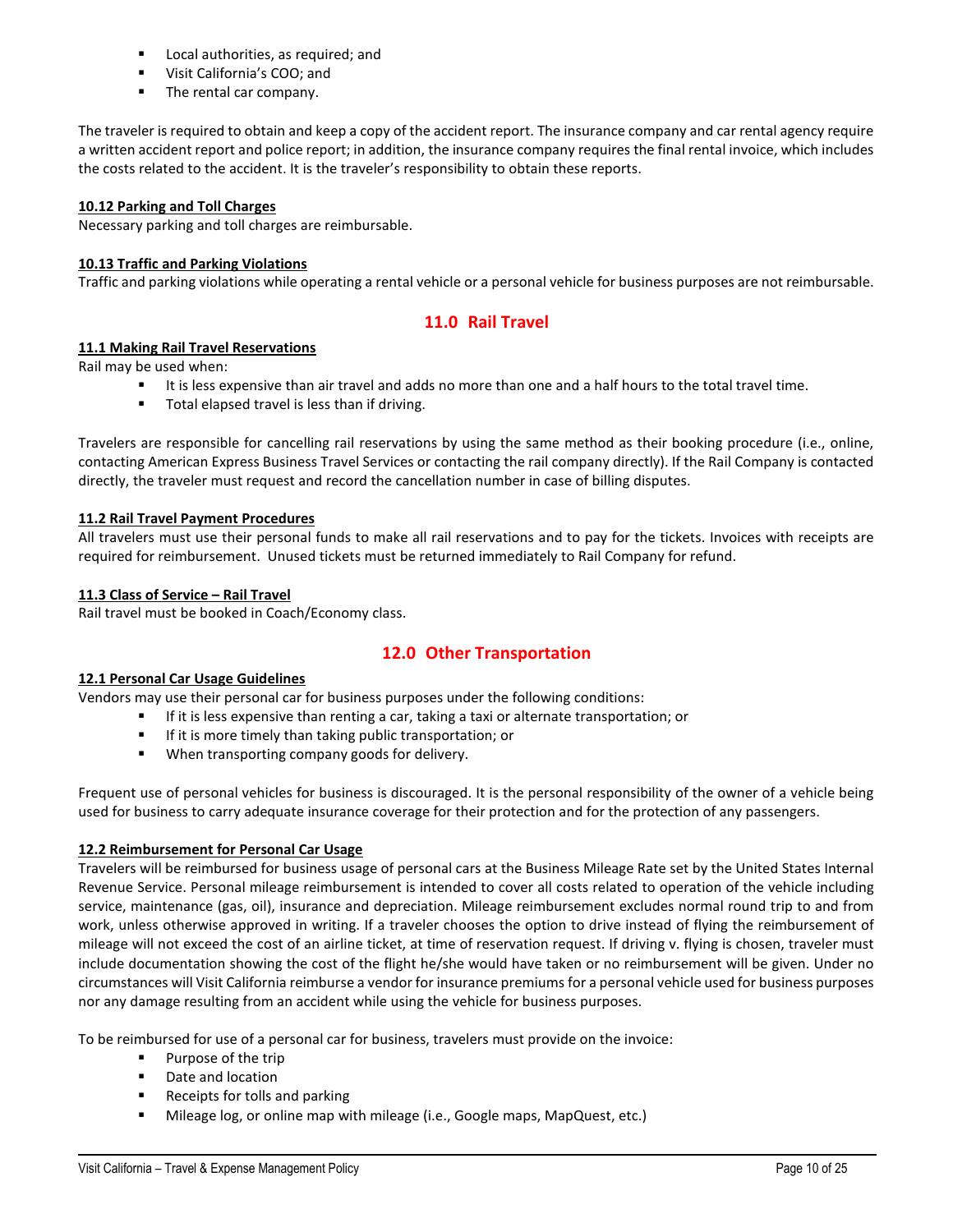#### **12.3 Other Ground Transportation**

The most economical mode of transportation must be used to and from airports, bus and rail terminals when the traveler is not accompanying a customer.

- Receipts must support all charges.
- Vendors traveling to the same location should share ground transportation to and from the airport whenever possible.
- The use of taxis/Uber/Lyft is encouraged for local travel, where no other more economical means of transportation is available (i.e., airport shuttle/private car) or for short-term trips at foreign locations where ground transportation is anticipated to be only required for the trip to and from the airport and hotel.
- Travelers will be reimbursed for personal car mileage to and from the airport less their normal home-to-officecommute if the use of a personal vehicle is the most economical.
- Reimbursement for short-term parking at airports is not permitted due to excessive cost; travelers must use general, long term or offsite parking and provide receipts for reimbursement.
- Private limousines or car services should be used only when valid business reasons preclude the use of more economical modes of transportation. Approval by Visit California's CEO or COO prior to booking is required.
- Vendors may use ferries, car ferries or the Channel Tunnel where the total cost is less than air or rail fare to the same location and there is no loss of working hours.

# <span id="page-10-0"></span>**13.0 Personal/Vacation Travel**

#### <span id="page-10-1"></span>**13.1 Combining Personal with Business Travel – General Guideline**

Personal/vacation travel may be combined with business travel:

Provided there is no additional cost to Visit California.

Visit California will NOT pay for vacation expenses such as sightseeing, bus tours, souvenirs and personal expenses, such as movies, health club fees and meals.

#### **13.2 Use of Company Negotiated Rates for Personal Travel**

- Negotiated air discounts can be used for personal travel, but the traveler is responsible for paying for all fees associated with the personal travel.
- Negotiated hotel and rental car rates may be used for personal travel, but the traveler is responsible for paying for all fees associated with the personal travel.

## <span id="page-10-2"></span>**14.0 Meals & Entertainment**

#### **14.1 Personal Meal Expenses**

Personal meals are defined as meal expenses incurred by the individual traveler when on an out-of-town business trip.

- Travelers will NOT be reimbursed for personal meals when in their home city unless allowed per the terms of the vendor's contract.
- Personal meal expenses will be reimbursed according to actual cost of meal.
- Meal expenses may be claimed within fifty (50) miles of the Visit California Office if:
	- Such expenses are a direct business benefit to Visit California, which can be clearly demonstrated and must be pre-approved by Visit California's CEO or Chief Operating Officer via written documentation; and, all other criteria for claiming the meal are met.
	- o The IRS recognizes that circumstances may require that meal limits may be exceeded, depending on the guests and location of the meal (both in domestic urban areas and international venues). As a result, Visit California policy is to request **itemized** justification for meals in excess of \$75.00 per person.
	- o For entertainment expenses, amounts in excess of \$100 per person will also require justification and prior approval in writing from Visit California's CEO or Chief Operating Officer.

#### **14.2 Spending Guidelines and Limits**

Travelers will be reimbursed for actual documented meal expenses (i.e., with proper receipts). These guidelines include taxes, delivery charges, and gratuities. Itemized receipts are required for any charge of \$75.00 or more:

|                            | Tier 1<br>_______ | $-$<br>Tier 2<br>______ | Fier 3 | Tier             |
|----------------------------|-------------------|-------------------------|--------|------------------|
| Allowance<br>Daily<br>Meal | \$100             | $AA - F$<br>ر ے د ب     | \$200  | $\cdots$<br>SZSU |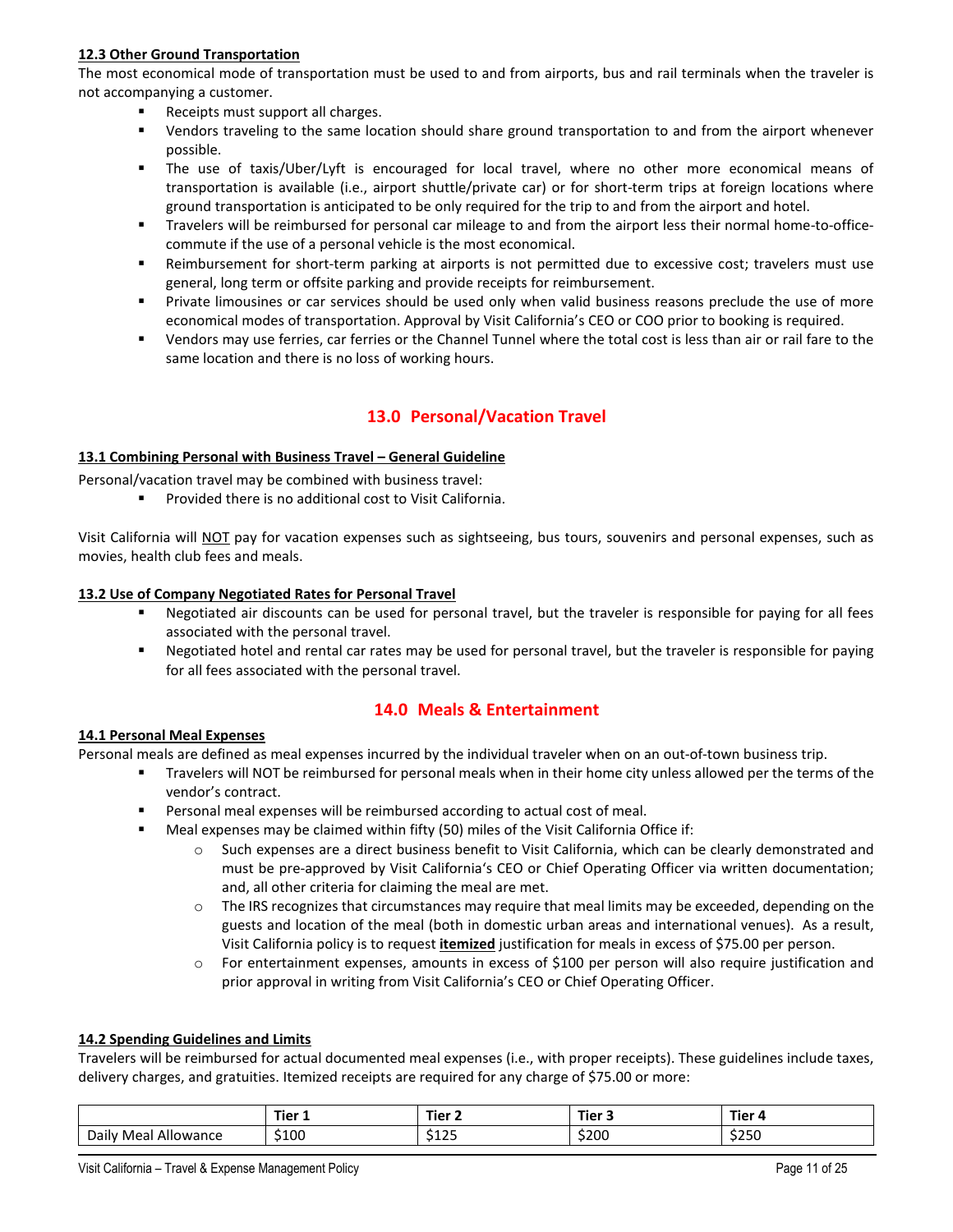#### **14.3 Business Meal Expenses**

Business Meals are defined as meals taken with customers or suppliers during which a specific business discussion or meeting takes place. Vendors will be reimbursed for business meal expenses according to actual and reasonable costs. Business meal expenses will be reimbursed only when the traveler can demonstrate a clear business purpose.

The invoice must provide:

- The specific business purpose of the meal.
- The name(s) and title(s) of all attendees.
- Name and location where meal/event took place.
- **•** Visit California affiliation.
- Exact amount and date of the expense.
- Itemized receipt of all charges.

#### **14.4 Entertaining Customers**

Entertainment includes events such as country clubs, theatres and sporting events, whereby a business discussion takes place during, immediately before or immediately after the event.

Entertainment expense is strictly limited to those vendors authorized to entertain customers, suppliers, or guests as part of normal business relationships. Travelers will be reimbursed for entertaining customers or suppliers:

- If the person entertained has a potential or actual business relationship with Visit California, or
- If the expenditure directly precedes, includes or follows a business discussion that would benefit Visit California.

The following documentation is required for invoicing:

- The specific business purpose of the meal
- $\blacksquare$  The name(s) and title(s) of all attendees
- Name and location where meal/event took place
- Visit California Affiliation
- Exact amount and date of the expense
- **I**temized receipt

#### **14.5 Alcohol Consumption**

The consumption of alcohol during a personal meal, business meal or business entertainment is reimbursable within the guidelines set forth Section 14.2**.** Vendors are to fully consider the appropriateness of alcohol during company events and Visit California's liability when serving and/or consuming alcohol. Purchasing of alcohol for customers, suppliers, and guests is strictly limited to those vendors authorized in advance, to entertain customers, suppliers, or guests as part of normal business relationships.

#### **14.6 Documentation and Government Tax Reporting Requirements**

Visit California vendors must submit an itemized receipt with the invoice for any individual meal, business meal or entertainment expense regardless of amount. Contractors or vendors are allowed to submit photocopies of the itemized receipt, but are encouraged to retain original for possible subsequent review. In addition, for business meal and entertainment expenses, the following documentation is required for taxation purposes, and must be recorded on the invoice:

- Names of individuals present, their titles and company name
- Name and location of where the meal or event took place
- Exact amount and date of the expense
- Specific business topic discussed

# <span id="page-11-0"></span>**15.0 Tipping/Gratuities**

Gratuities for services such as those listed below will be reimbursed, based on the destination and quality of service rendered:

- Airport Skycap Porter \$1-2 per bag/box/event item
- Bell Service/Porter \$1-2 per bag
- Valet Parking \$1-\$2 (if baggage, \$1-2 per bag)
- Lobby Attendant (None for opening doors or calling a taxi from the stand; \$1 for help with luggage or obtaining a taxi from the street)
- Housekeeping \$1-\$2 per day
- Taxi drivers 20% of the total fare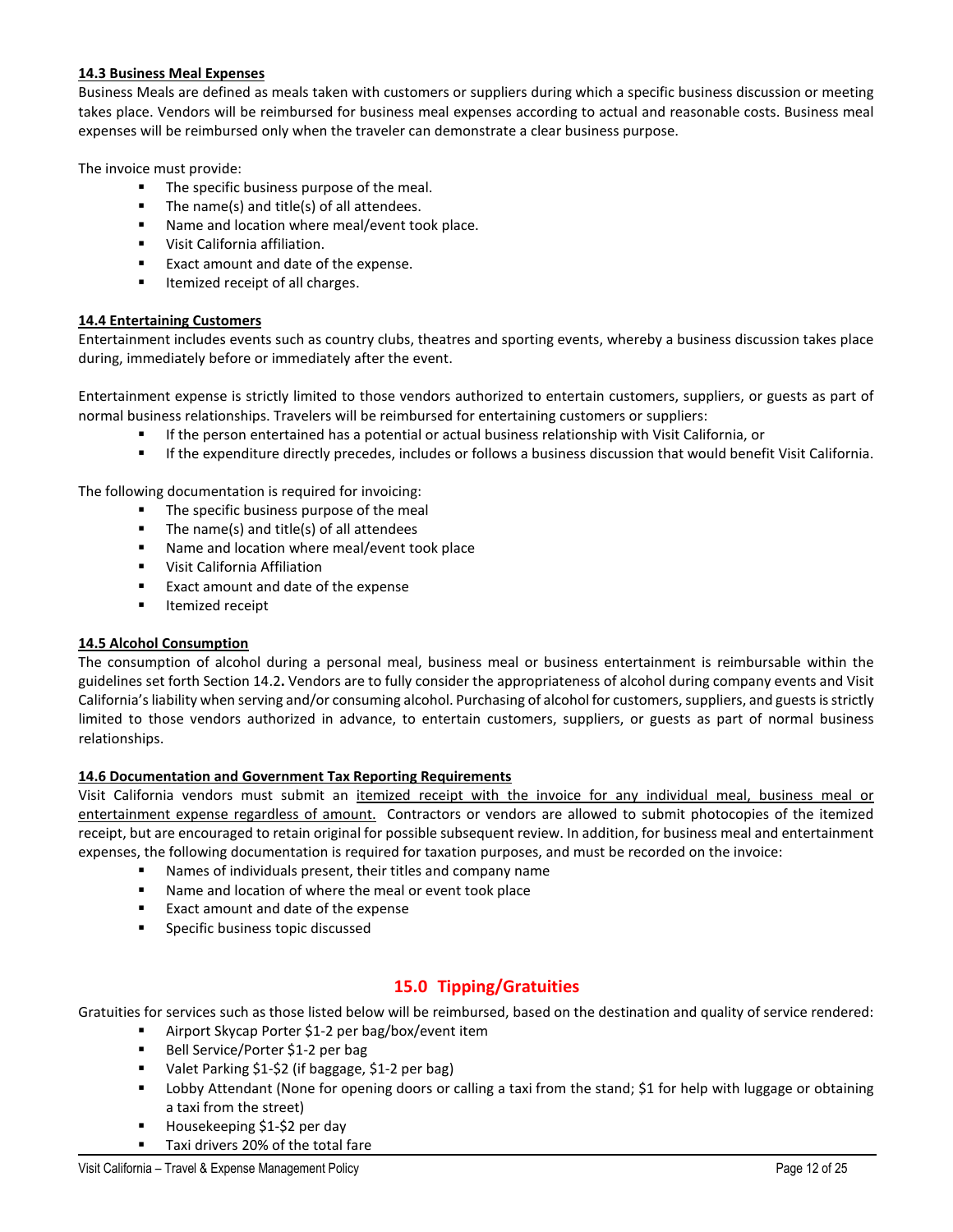- Wait Staff 15-20% of the total bill (excluding taxes)
- Any tips considered excessive will not be reimbursed.

# <span id="page-12-0"></span>**16.0 Travel-Related Telecom**

Telephone charges are not reimbursed by Visit California.

#### **16.1 Mobile Phone and PDA Reimbursement**

Travelers will not be reimbursed for Mobile Phone or PDA costs.

#### **16.2 Hotel/Airport Internet Access**

Visit California vendors will be reimbursed the actual cost of internet (Wired or Wi-Fi) at:

- The hotel where travelers are staying.
	- **Airports.**

Traveler is encouraged to utilize free Wi-Fi whenever possible.

# <span id="page-12-1"></span>**17.0 Travel Insurance**

#### **17.1 Additional Travel Insurance Purchased by Travelers**

Visit California will NOT reimburse expenses for travel insurance coverage purchased by vendors.

#### **17.2 Loss/Theft of Valuables While Traveling**

- If a loss of Visit California property occurs, the incident must be reported to Visit California's Chief Operating Officer immediately.
- If the loss is the result of theft, a written report should be made to local law enforcement authorities and a copy of the report submitted to Visit California.
- For the loss or theft of personal property, vendors must file a claim with their personal property insurance company/agent to determine policy coverage. Visit California will NOT reimburse expenses for the loss or theft of personal items or valuables while traveling.

# <span id="page-12-2"></span>**18.0 Extended Stay/Temporary Assignment**

An extended stay or temporary assignment is defined as 20 calendar days or more away from the traveler's regular place of business, at the request of Visit California for purposes of carrying out Company-related activities**.** This type of assignment is subject to an individual contract and vendor must contact Visit California's Chief Operating Officer for more detailed information.

## <span id="page-12-3"></span>**19.0 Other Reimbursable & Non-Reimbursable Expenses**

#### **19.1 Other Allowable Travel-Related Expenses**

The following incidental expenses, when directly related to business travel, may be reimbursable provided they are appropriate in the country incurred, and are identified separately and supported by receipts:

- Laundry, dry-cleaning and valet services for
- trips in excess of 10 nights.
- Parking & tolls
- Gasoline for rental vehicles
- Business phone calls
- **Ground transportation**
- **Currency conversion costs**
- Personal car mileage
- Seminar fees
- $T<sub>T</sub>$  Taxis
- **Visa and passport fees**
- Immunization costs
- **Emergency dependent care, if notification of** need to travel is less than 48 hours, not to exceed \$100 per day or \$500/trip.

#### **19.2 Non-Reimbursable Expenses**

The following is a list of expenses, although not all-inclusive, that are NOT reimbursable:

| $\blacksquare$ | Airline membership          | Hotel room movies<br>$\blacksquare$ | Shoeshine, shoe repair<br>$\blacksquare$  |
|----------------|-----------------------------|-------------------------------------|-------------------------------------------|
|                | fees/dues                   | Hotel no-<br>٠                      | Snacks or other meals<br>$\mathbf{r}$     |
|                | Air, rail, car rental phone | show/Cancellation                   | beyond breakfast, lunch                   |
|                | usage                       | Charges                             | or dinner                                 |
|                | Annual dues on a            | Hotel safe rentals<br>٠             | Snow removal, lawn care<br>$\blacksquare$ |
|                | personal credit card        | Interest charges for<br>٠           | Social activities that<br>п.              |
|                |                             | credit cards                        | involve other vendors                     |
|                |                             |                                     |                                           |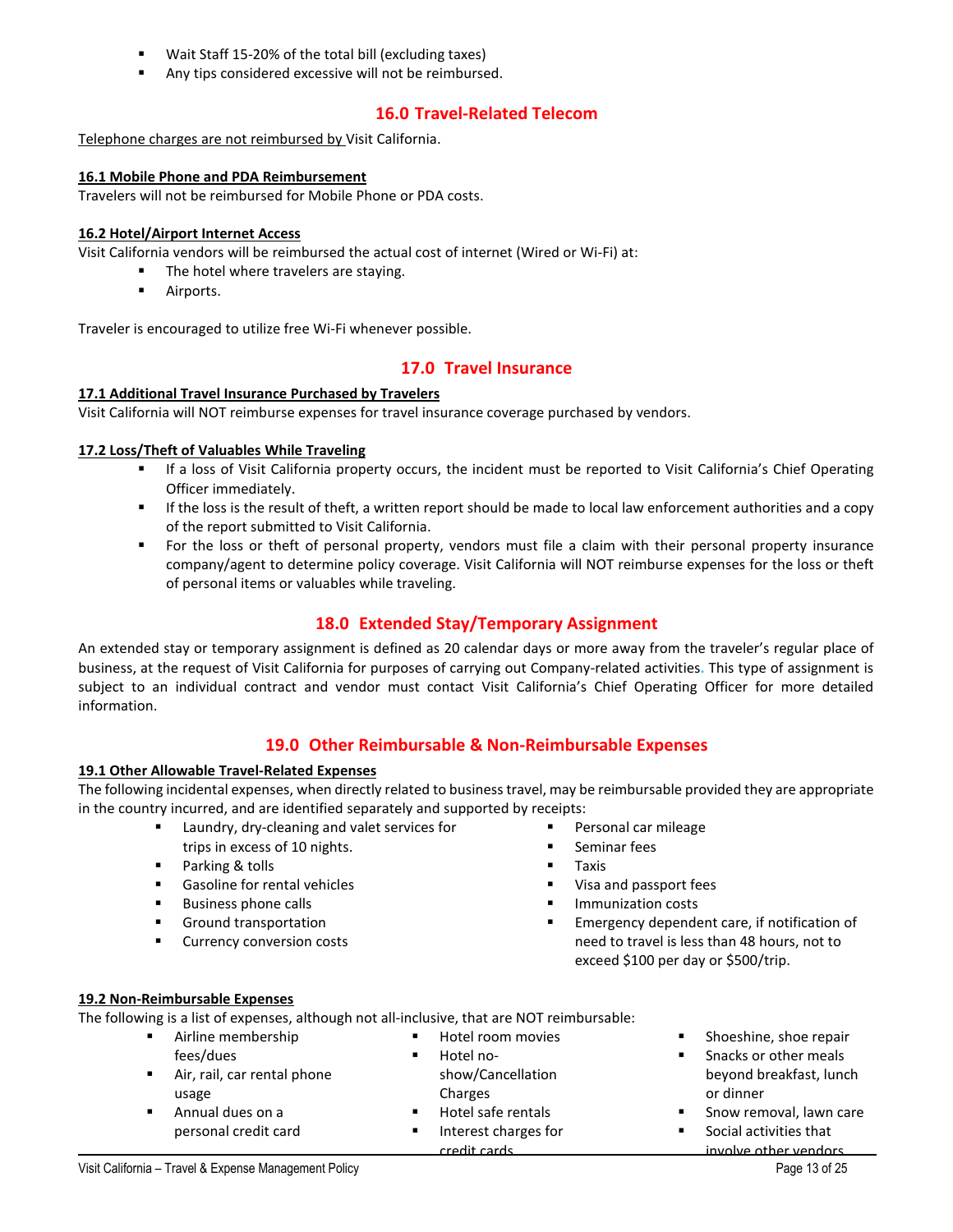- **Barber/hairstylist** expenses
- **Car washes**
- **Club memberships or** fees
- **Corporate card** delinquency fees
- Credit card rewards plans membership fees or personal credit card fees
- **Dependent care, unless** less than 48 hours' notice of the need to travel was provided
- **Donations to charity**
- **Expenses related to** vacation or personal days while on a business trip for traveler or travel companion
- **Kennel fees/Doggie day** care
- **Lost cash**
- Lost personal items and valuables
- **Lost tickets**
- **Loyalty or rewards** programs membership fees
- **Luggage, briefcases**
- **Movies**
- **Personal articles** (toiletries, magazines)
- **Personal entertainment**
- **Purchase of formal attire**
- Routine car maintenance
- (celebrations or wedding or other personal events, birthdays, farewell parties, etc.)
- **Souvenirs, personal gifts**
- **Spa services**
- **Supplementary personal** life insurance or other insurance premiums
- **Traffic & parking fines**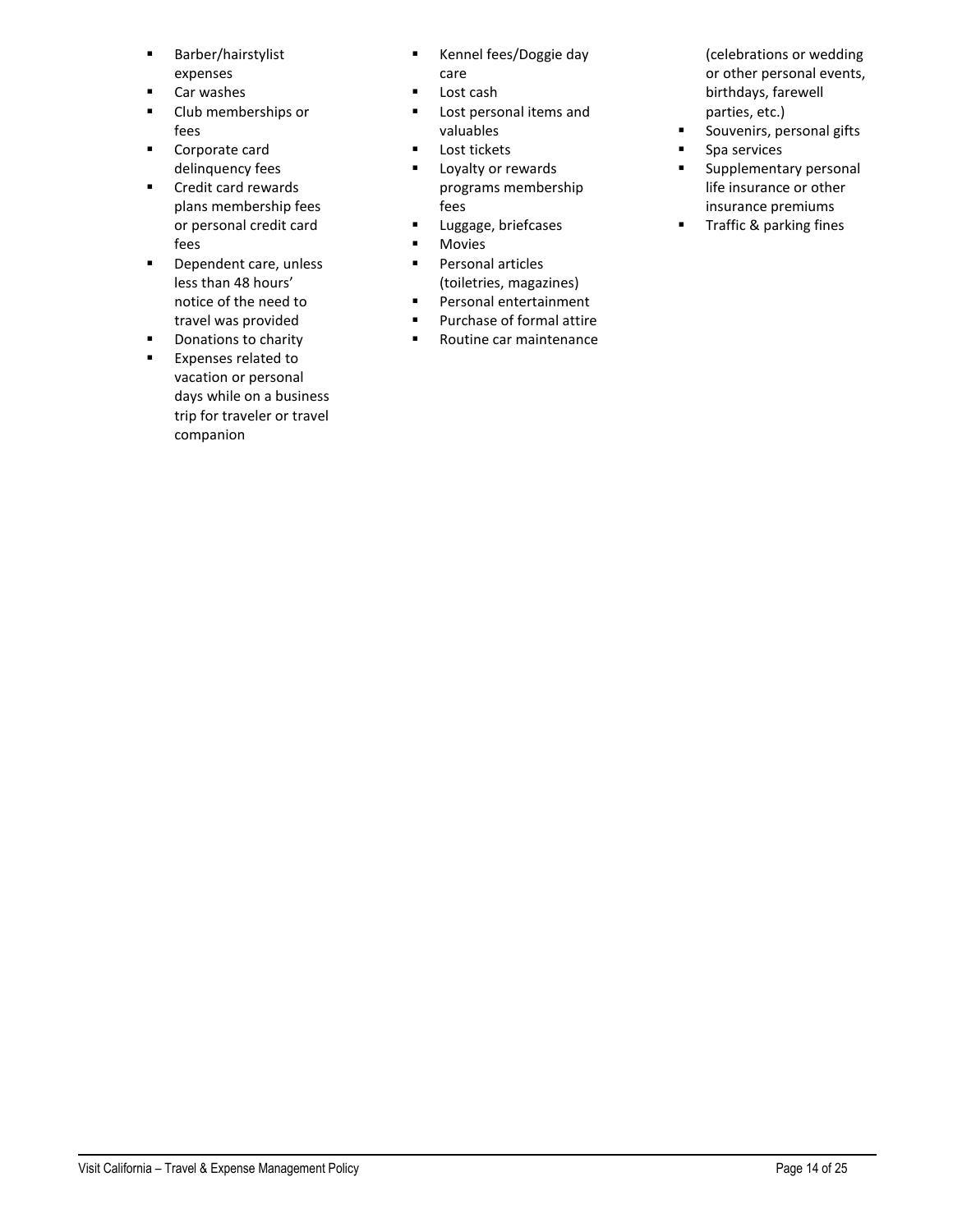# <span id="page-14-0"></span>**20.0 Tiers by City**

|              |                                   | <b>Tier 1</b>    |                                  |
|--------------|-----------------------------------|------------------|----------------------------------|
|              | <b>Domestic</b>                   |                  | <b>International</b>             |
| <b>State</b> | City                              | Country          | City                             |
| AL.          | Birmingham                        | ARGENTINA        | Cordoba                          |
| <b>AL</b>    | <b>Gulf Shores</b>                | ARGENTINA        | Salta                            |
| <b>AL</b>    | Huntsville                        | <b>ARMENIA</b>   | Yerevan                          |
| AL.          | Mobile                            | <b>AUSTRALIA</b> | <b>Brisbane</b>                  |
| <b>AL</b>    | Montgomery / Prattville           | <b>AUSTRALIA</b> | Cairns                           |
| AR           | <b>Hot Springs</b>                | <b>AUSTRALIA</b> | Darwin, Northern Territory       |
| <b>AR</b>    | Little Rock                       | <b>AUSTRALIA</b> | Melbourne                        |
| AZ           | Grand Canyon / Flagstaff          | <b>AUSTRALIA</b> | Richmond, NSW                    |
| AZ           | Kayenta                           | <b>AUSTRIA</b>   | Linz                             |
| AZ           | Phoenix / Scottsdale              | <b>AUSTRIA</b>   | Vienna                           |
| AZ           | Sedona                            | <b>BAHAMAS</b>   | Andros Island                    |
| AZ           | Sierra Vista                      | <b>BAHAMAS</b>   | <b>Grand Bahama Island</b>       |
| AZ           | Tucson                            | <b>BARBADOS</b>  | <b>Barbados</b>                  |
| AZ           | Yuma                              | <b>BELGIUM</b>   | <b>Brugge</b>                    |
| CA           | Antioch / Brentwood / Concord     | <b>BELGIUM</b>   | <b>Brussels</b>                  |
| CA           | Barstow / Ontario / Victorville   | <b>BELGIUM</b>   | Gosselies                        |
| CA           | Benicia / Dixon / Fairfield       | <b>BELGIUM</b>   | Kleine Brogel                    |
| CA           | Death Valley                      | <b>BELGIUM</b>   | Liege                            |
| CA           | Eureka / Arcata / McKinleyville   | <b>BELGIUM</b>   | Mons                             |
| CA           | Fresno                            | <b>BELGIUM</b>   | SHAPE/Chievres                   |
| CA           | <b>Mammoth Lakes</b>              | <b>BELIZE</b>    | <b>Belize City</b>               |
| CA           | Mill Valley / San Rafael / Novato | <b>BELIZE</b>    | Belmopan                         |
| CA           | Modesto                           | <b>BELIZE</b>    | San Pedro                        |
| CA           | Oakhurst                          | <b>BRAZIL</b>    | Angra dos Reis                   |
| CA           | Palm Springs                      | <b>BRAZIL</b>    | Belem                            |
| CA           | Point Arena / Gualala             | <b>BRAZIL</b>    | <b>Belo Horizonte</b>            |
| CA           | Redding                           | <b>BRAZIL</b>    | Campinas                         |
| CA           | Sacramento                        | <b>BRAZIL</b>    | Campo Grande                     |
| CA           | San Luis Obispo                   | <b>BRAZIL</b>    | Foz do Iguacu                    |
| CA           | Santa Cruz                        | <b>BRAZIL</b>    | Goiania                          |
| CA           | Santa Rosa                        | <b>BRAZIL</b>    | Joao Pessoa                      |
| CA           | South Lake Tahoe                  | <b>BRAZIL</b>    | Manaus                           |
| CA           | <b>Tahoe City</b>                 | <b>BRAZIL</b>    | Natal                            |
| CA           | Truckee                           | <b>BRAZIL</b>    | Porto Alegre                     |
| CA           | Visalia / Lemoore                 | <b>BRAZIL</b>    | Recife, Pernambuco               |
| CA           | West Sacramento                   | <b>BRAZIL</b>    | Sao Jose dos Campos              |
| CA           | <b>Yosemite National Park</b>     | <b>BRAZIL</b>    | Teresina                         |
| CO           | Boulder / Broomfield              | CANADA           | Fredericton                      |
| CO           | <b>Colorado Springs</b>           | CANADA           | Gander, Newfoundland             |
| CO           | Cortez                            | CANADA           | London, Ontario                  |
| CO           | Crested Butte / Gunnison          | CANADA           | Mississauga                      |
| CO           | Douglas County                    | CANADA           | Moncton                          |
| CO           | Durango                           | CANADA           | <b>Northwest Territories</b>     |
| CO           | Fort Collins / Loveland           | CANADA           | Ottawa                           |
| CO           | Glenwood Springs / Grand Junction | CANADA           | Prince Edward Island             |
| CO           | Montrose                          | CANADA           |                                  |
| CO           | Silverthorne / Breckenridge       | CANADA           | Regina, Saskatchewan<br>Richmond |
| CO           | <b>Steamboat Springs</b>          | CANADA           | Saskatoon, Saskatchewan          |
| <b>CT</b>    | Bridgeport / Danbury              | CANADA           | Sidney                           |
|              |                                   |                  |                                  |

Visit California – Travel & Expense Management Policy **Page 15** of 25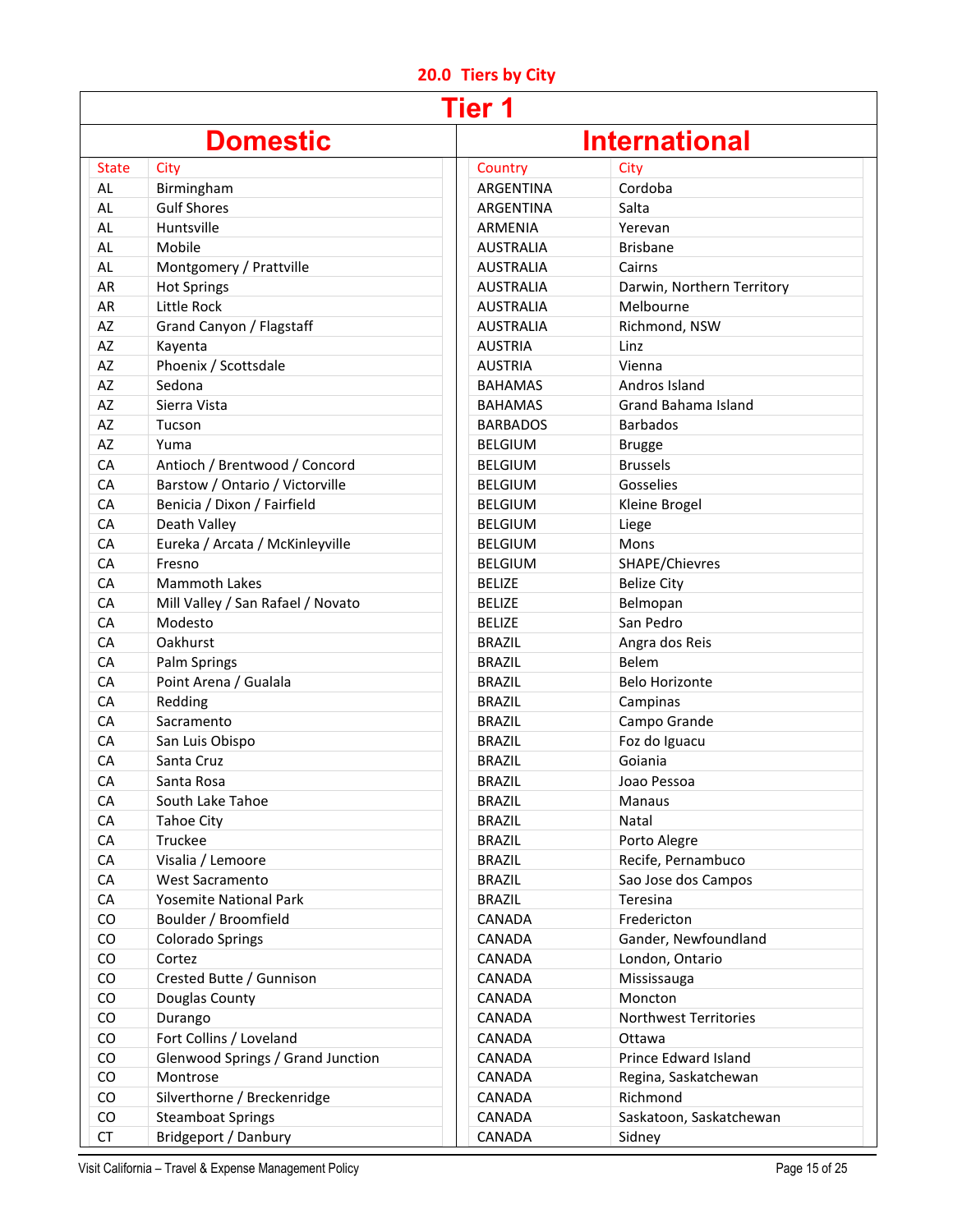| <b>Tier 1</b>                    |                                             |                       |                          |
|----------------------------------|---------------------------------------------|-----------------------|--------------------------|
| <b>International</b><br>Domestic |                                             |                       |                          |
| <b>CT</b>                        | Cromwell / Old Saybrook                     | CANADA                | St. John's, Newfoundland |
| <b>CT</b>                        | Hartford                                    | CANADA                | Victoria                 |
| <b>CT</b>                        | Lakeville / Salisbury                       | <b>CANADA</b>         | Winnipeg                 |
| <b>CT</b>                        | New Haven                                   | <b>CHILE</b>          | Santiago                 |
| <b>CT</b>                        | New London / Groton                         | <b>CHINA</b>          | Changchun                |
| DE                               | Dover                                       | <b>CHINA</b>          | Chengdu                  |
| DE                               | Lewes                                       | <b>CHINA</b>          | Chongqing                |
| DE                               | Wilmington                                  | <b>CHINA</b>          | Dalian                   |
| <b>FL</b>                        | <b>Altamonte Springs</b>                    | <b>CHINA</b>          | Fuzhou                   |
| <b>FL</b>                        | Boca Raton / Delray Beach / Jupiter         | <b>CHINA</b>          | Guilin                   |
| <b>FL</b>                        | <b>Bradenton</b>                            | <b>CHINA</b>          | Hangzhou                 |
| <b>FL</b>                        | Cocoa Beach                                 | <b>CHINA</b>          | Harbin                   |
| <b>FL</b>                        | Daytona Beach                               | <b>CHINA</b>          | Jinan                    |
| FL.                              | Fort Lauderdale                             | <b>CHINA</b>          | Kunming                  |
| FL.                              | Fort Myers                                  | <b>CHINA</b>          | Lhasa                    |
| FL.                              | Fort Walton Beach / De Funiak Springs       | <b>CHINA</b>          | Lijiang                  |
| <b>FL</b>                        | Gainesville                                 | <b>CHINA</b>          | Nanjing                  |
| <b>FL</b>                        | <b>Gulf Breeze</b>                          | <b>CHINA</b>          | Ningbo                   |
| FL.                              | Jacksonville / Jacksonville Beach / Mayport | <b>CHINA</b>          | Qingdao                  |
|                                  | <b>Naval Station</b>                        | <b>CHINA</b>          | Sanya                    |
| <b>FL</b>                        | Kissimmee                                   | <b>CHINA</b>          | Shantou                  |
| <b>FL</b>                        | Lakeland                                    | <b>CHINA</b>          | Shenyang                 |
| <b>FL</b>                        | <b>Naples</b>                               | <b>CHINA</b>          | Suzhou                   |
| FL.                              | Ocala                                       | <b>CHINA</b>          | Tianjin                  |
| FL.                              | Orlando                                     | <b>CHINA</b>          | Urumqi                   |
| FL.                              | Panama City                                 | <b>CHINA</b>          | Wuhan                    |
| <b>FL</b>                        | Pensacola                                   | <b>CHINA</b>          | Xiamen                   |
| <b>FL</b>                        | Punta Gorda                                 | <b>CROATIA</b>        | Zagreb                   |
| <b>FL</b>                        | Sarasota                                    | <b>CZECH REPUBLIC</b> | <b>Brno</b>              |
| <b>FL</b>                        | Sebring                                     | <b>FINLAND</b>        | Helsinki                 |
| FL.                              | St. Augustine                               | <b>FRANCE</b>         | Aix-en-Provence          |
| FL                               | Stuart                                      | <b>FRANCE</b>         | <b>Bordeaux</b>          |
| FL.                              | Tallahassee                                 | <b>FRANCE</b>         | Clermont-Ferrand         |
| FL.                              | Tampa / St. Petersburg                      | <b>FRANCE</b>         | <b>Istres</b>            |
| FL.                              | Vero Beach                                  | <b>FRANCE</b>         | Le Havre                 |
| GA                               | Athens                                      | <b>FRANCE</b>         | Lille                    |
| GA                               | Atlanta                                     | <b>FRANCE</b>         | Montpellier              |
| GA                               | Augusta                                     | <b>FRANCE</b>         | Rennes                   |
| GA                               | Columbus                                    | <b>GERMANY</b>        | Aachen                   |
| GA                               | Jekyll Island / Brunswick                   | <b>GERMANY</b>        | Chemnitz                 |
| GA                               | Savannah                                    | <b>GERMANY</b>        | Garmisch-Partenkirchen   |
| IA                               | Cedar Rapids                                | <b>GERMANY</b>        | Leipzig                  |
| IA                               | <b>Dallas County</b>                        | <b>GERMANY</b>        | Oberammergau             |
| IA                               | Des Moines                                  | <b>GERMANY</b>        | Weimar                   |
| ID                               | Bonner's Ferry / Sandpoint                  | <b>GREECE</b>         | Athens                   |
| ID                               | Coeur d'Alene                               | <b>GREECE</b>         | Iraklion (Crete)         |
| ID                               | Driggs / Idaho Falls                        | <b>INDIA</b>          | Agra                     |
| ID                               | Sun Valley / Ketchum                        | <b>INDIA</b>          | Trivandrum               |
| IL.                              | Bolingbrook / Romeoville / Lemont           | <b>IRELAND</b>        | Cork                     |
| IL                               | O'Fallon / Fairview Heights / Collinsville  | <b>IRELAND</b>        | Galway                   |
| IL                               | Oak Brook Terrace                           | <b>ITALY</b>          | Bolzano                  |
| IL                               | Springfield                                 | <b>ITALY</b>          | Gaeta                    |
| IN.                              | Bloomington                                 |                       |                          |

Visit California – Travel & Expense Management Policy Page 16 of 25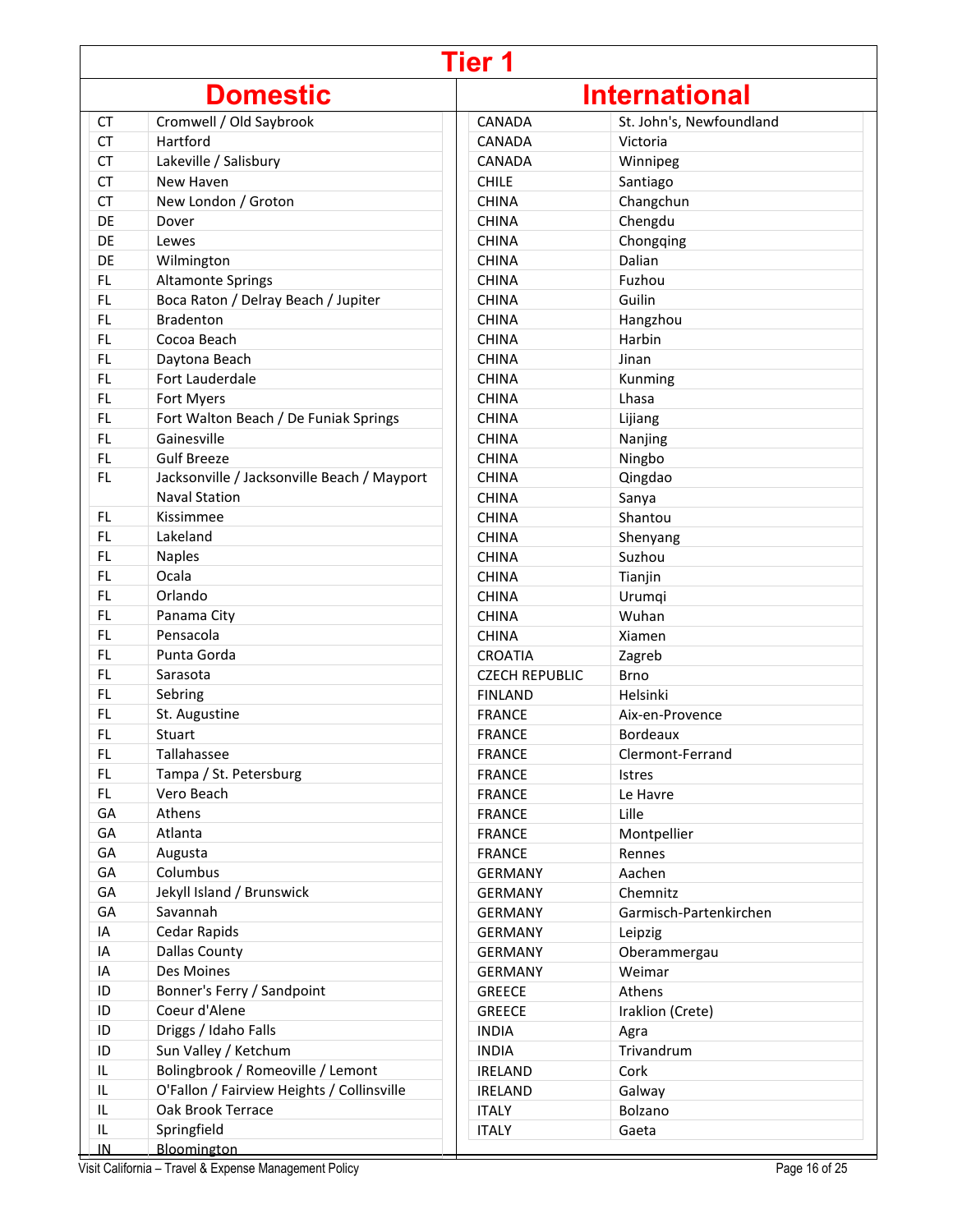| <b>Tier 1</b> |                                           |              |                      |  |
|---------------|-------------------------------------------|--------------|----------------------|--|
|               | <b>Domestic</b>                           |              | <b>International</b> |  |
| IN            | Ft. Wayne                                 | <b>ITALY</b> | La Spezia            |  |
| IN            | Hammond / Munster / Merrillville          | <b>ITALY</b> | <b>Naples</b>        |  |
| IN            | Indianapolis / Carmel                     | <b>ITALY</b> | Pisa                 |  |
| IN            | Lafayette / West Lafayette                | <b>ITALY</b> | Pordenone-Aviano     |  |
| IN            | Michigan City                             | <b>ITALY</b> | Ravenna              |  |
| IN            | South Bend                                | <b>ITALY</b> | Vicenza              |  |
| IN            | Valparaiso / Burlington Beach             | <b>JAPAN</b> | Akashi               |  |
| ΚS            | Kansas City / Overland Park               | <b>JAPAN</b> | Amagasaki            |  |
| KS            | Wichita                                   | <b>JAPAN</b> | Akita                |  |
| KY            | <b>Boone County</b>                       | <b>JAPAN</b> | Aomori               |  |
| КY            | Kenton County                             | <b>JAPAN</b> | Asahikawa            |  |
| КY            | Lexington                                 | <b>JAPAN</b> | Chitose              |  |
| КY            | Louisville                                | <b>JAPAN</b> | Fukui                |  |
| LA            | Alexandria / Leesville / Natchitoches     | <b>JAPAN</b> | Fukuyama             |  |
| LA            | <b>Baton Rouge</b>                        | <b>JAPAN</b> | Gifu                 |  |
| LA            | Covington / Slidell                       | <b>JAPAN</b> | Hiroshima            |  |
| LA            | Lafayette                                 | <b>JAPAN</b> | Kochi                |  |
| MA            | Andover                                   | <b>JAPAN</b> | Komaki               |  |
| MA            | Burlington / Woburn                       | <b>JAPAN</b> | Kure                 |  |
| MA            | Falmouth                                  | <b>JAPAN</b> | Kushiro              |  |
| MA            | Hyannis                                   | <b>JAPAN</b> | Matsue               |  |
| MA            | Northampton                               | <b>JAPAN</b> | Matsuyama            |  |
| MA            | Pittsfield                                | <b>JAPAN</b> | Morioka              |  |
| MA            | Plymouth / Taunton / New Bedford          | <b>JAPAN</b> | Nagoya               |  |
| MA            | Springfield                               | <b>JAPAN</b> | Obihiro              |  |
| MA            | Worcester                                 | <b>JAPAN</b> | Oita                 |  |
| MD            | Aberdeen / Bel Air / Belcamp              | <b>JAPAN</b> | Okayama              |  |
| MD            | Annapolis                                 | <b>JAPAN</b> | Osaka-Kobe           |  |
| MD            | <b>Baltimore County</b>                   | <b>JAPAN</b> | Otsu                 |  |
| MD            | Cambridge / St. Michaels                  | <b>JAPAN</b> | Oyama                |  |
| MD            | Centreville                               | <b>JAPAN</b> | Sapporo              |  |
| MD            | Columbia                                  | <b>JAPAN</b> | Sasebo               |  |
| MD            | Frederick                                 | <b>JAPAN</b> | Shiga                |  |
| MD            | Hagerstown                                | <b>JAPAN</b> | Takamatsu            |  |
| MD            | La Plata / Indian Head / Waldorf          | <b>JAPAN</b> | Tokushima            |  |
| MD            | Lexington Park / Leonardtown / Lusby      | <b>JAPAN</b> | Tottori              |  |
| MD            | Ocean City                                | <b>JAPAN</b> | Toyama               |  |
| ME            | <b>Bar Harbor</b>                         | <b>JAPAN</b> | Toyonaka             |  |
| ME            | Kennebunk / Kittery / Sanford             | <b>JAPAN</b> | Tsu                  |  |
| ME            | Portland                                  | <b>JAPAN</b> | Wakayama             |  |
| ME            | Rockport                                  | <b>JAPAN</b> | Yamato               |  |
| MI            | Ann Arbor                                 | <b>JAPAN</b> | Yokohama             |  |
| MI            | Benton Harbor / St. Joseph / Stevensville | <b>JAPAN</b> | Yokota               |  |
| MI            | Detroit                                   | <b>KOREA</b> | Changwon             |  |
| MI            | East Lansing / Lansing                    | <b>KOREA</b> | Chinju               |  |
| MI            | <b>Grand Rapids</b>                       | <b>KOREA</b> | Chongju              |  |
| MI            | Holland                                   | <b>KOREA</b> | Chonju               |  |
| MI            | Kalamazoo / Battle Creek                  | <b>KOREA</b> | Chung Ju             |  |
| MI            | Mackinac Island                           | <b>KOREA</b> | Incheon              |  |
| MI            | Midland                                   | <b>KOREA</b> | Kimhae               |  |
| MI            | Mount Pleasant                            | <b>KOREA</b> | Kumi                 |  |
| MI            | Muskegon                                  | <b>KOREA</b> | Kwangju              |  |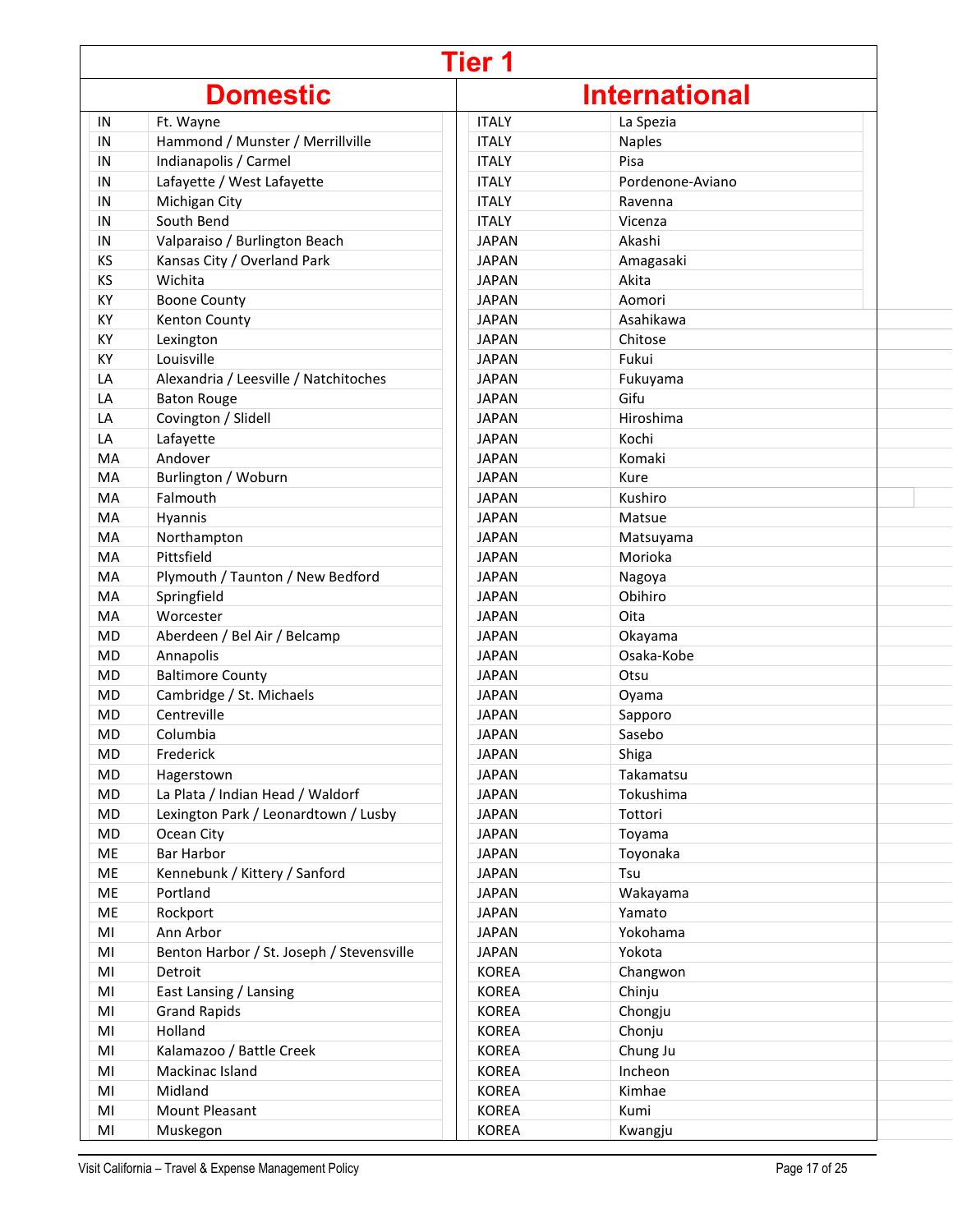|               | <b>Tier 1</b>                         |                    |                                |  |
|---------------|---------------------------------------|--------------------|--------------------------------|--|
|               | <b>Domestic</b>                       |                    | <b>International</b>           |  |
| MI            | Petoskey                              | <b>KOREA</b>       | Kyongju                        |  |
| MI            | Pontiac / Auburn Hills                | <b>KOREA</b>       | Masan                          |  |
| MI            | South Haven                           | <b>KOREA</b>       | Pohang                         |  |
| MI            | Traverse City and Leland              | <b>KOREA</b>       | Pyongtaek                      |  |
| MN            | Duluth                                | <b>KOREA</b>       | Sokcho                         |  |
| MN            | Eagan / Burnsville / Mendota Heights  | <b>KOREA</b>       | Taegu                          |  |
| MN            | Minneapolis / St. Paul                | <b>KOREA</b>       | Taejon                         |  |
| MN            | Rochester                             | <b>KOREA</b>       | Uijongbu                       |  |
| MO            | Columbia                              | <b>KOREA</b>       | Ulsan                          |  |
| MO            | Jefferson City                        | <b>MEXICO</b>      | Acapulco                       |  |
| <b>MO</b>     | Kansas City                           | <b>MEXICO</b>      | Campeche                       |  |
| <b>MO</b>     | St. Louis                             | <b>MEXICO</b>      | Chihuahua                      |  |
| MO            | St. Robert                            | <b>MEXICO</b>      | Ciudad Juarez                  |  |
| <b>MS</b>     | Gulfport / Biloxi                     | <b>MEXICO</b>      | Ciudad Victoria                |  |
| <b>MS</b>     | Hattiesburg                           | <b>MEXICO</b>      | Colima                         |  |
| <b>MS</b>     | Oxford                                | <b>MEXICO</b>      | Cozumel                        |  |
| <b>MS</b>     | Southaven                             | <b>MEXICO</b>      | Cuernavaca                     |  |
| <b>MS</b>     | Starkville                            | <b>MEXICO</b>      | Culiacan                       |  |
| MT            | Big Sky / West Yellowstone            | <b>MEXICO</b>      | Ensenada                       |  |
| MT            | <b>Butte</b>                          | <b>MEXICO</b>      | Guadalajara                    |  |
| MT            | Helena                                | <b>MEXICO</b>      | Hermosillo                     |  |
| MT            | Missoula / Polson / Kalispell         | <b>MEXICO</b>      | Huatulco                       |  |
| <b>NC</b>     | Asheville                             | <b>MEXICO</b>      | Ixtapa Zihuatanejo             |  |
| <b>NC</b>     | Atlantic Beach / Morehead City        | <b>MEXICO</b>      | La Paz                         |  |
| <b>NC</b>     | Chapel Hill                           | <b>MEXICO</b>      | Manzanillo                     |  |
| <b>NC</b>     | Charlotte                             | <b>MEXICO</b>      | <b>Matamoros</b>               |  |
| <b>NC</b>     | Durham                                | <b>MEXICO</b>      | Mazatlan                       |  |
| <b>NC</b>     | Fayetteville                          | <b>MEXICO</b>      | Merida                         |  |
| <b>NC</b>     | Greensboro                            | <b>MEXICO</b>      | Mexicali                       |  |
| <b>NC</b>     | Greenville                            | <b>MEXICO</b>      | Monterrey                      |  |
| <b>NC</b>     | Kill Devil                            | <b>MEXICO</b>      | Morelia                        |  |
| NC            | New Bern / Havelock                   | <b>MEXICO</b>      | Nogales                        |  |
| <b>NC</b>     | Raleigh                               | <b>MEXICO</b>      | Nuevo Laredo                   |  |
| <b>NC</b>     | Wilmington                            | <b>MEXICO</b>      | Playa del Carmen, Quintana Roo |  |
| <b>NC</b>     | Winston-Salem                         | <b>MEXICO</b>      | Puebla                         |  |
| NE            | Omaha                                 | <b>MEXICO</b>      | Puerto Penasco                 |  |
| <b>NH</b>     | Concord                               | <b>MEXICO</b>      | Puerto Vallarta                |  |
| NH            | Conway                                | <b>MEXICO</b>      | Queretaro                      |  |
| <b>NH</b>     | Durham                                | <b>MEXICO</b>      | San Carlos                     |  |
| NH            | Laconia                               | <b>MEXICO</b>      | San Jose del Cabo              |  |
| <b>NH</b>     | Lebanon / Lincoln / West Lebanon      | <b>MEXICO</b>      | San Miguel de Allende          |  |
| NH            | Manchester                            | <b>MEXICO</b>      | Tapachula                      |  |
| NH            | Portsmouth                            | <b>MEXICO</b>      |                                |  |
|               |                                       | <b>MEXICO</b>      | Tijuana<br>Veracruz            |  |
| NJ            | Atlantic City / Ocean City / Cape May |                    |                                |  |
| NJ            | <b>Belle Mead</b>                     | <b>MEXICO</b>      | Zacatecas                      |  |
| <b>NJ</b>     | Cherry Hill / Moorestown              | <b>NEW ZEALAND</b> | Auckland                       |  |
| <b>NJ</b>     | Eatontown / Freehold                  | <b>NEW ZEALAND</b> | Christchurch                   |  |
| <b>NJ</b>     | Edison / Piscataway                   | <b>NEW ZEALAND</b> | Queenstown                     |  |
| <b>NJ</b>     | Flemington                            | <b>NEW ZEALAND</b> | Rotarua                        |  |
| $\mathsf{NJ}$ | Newark                                | <b>NEW ZEALAND</b> | Wellington                     |  |
| <b>NJ</b>     | Parsippany                            | <b>NORWAY</b>      | Oslo                           |  |
| NJ            | Princeton / Trenton                   | <b>POLAND</b>      | Gdansk                         |  |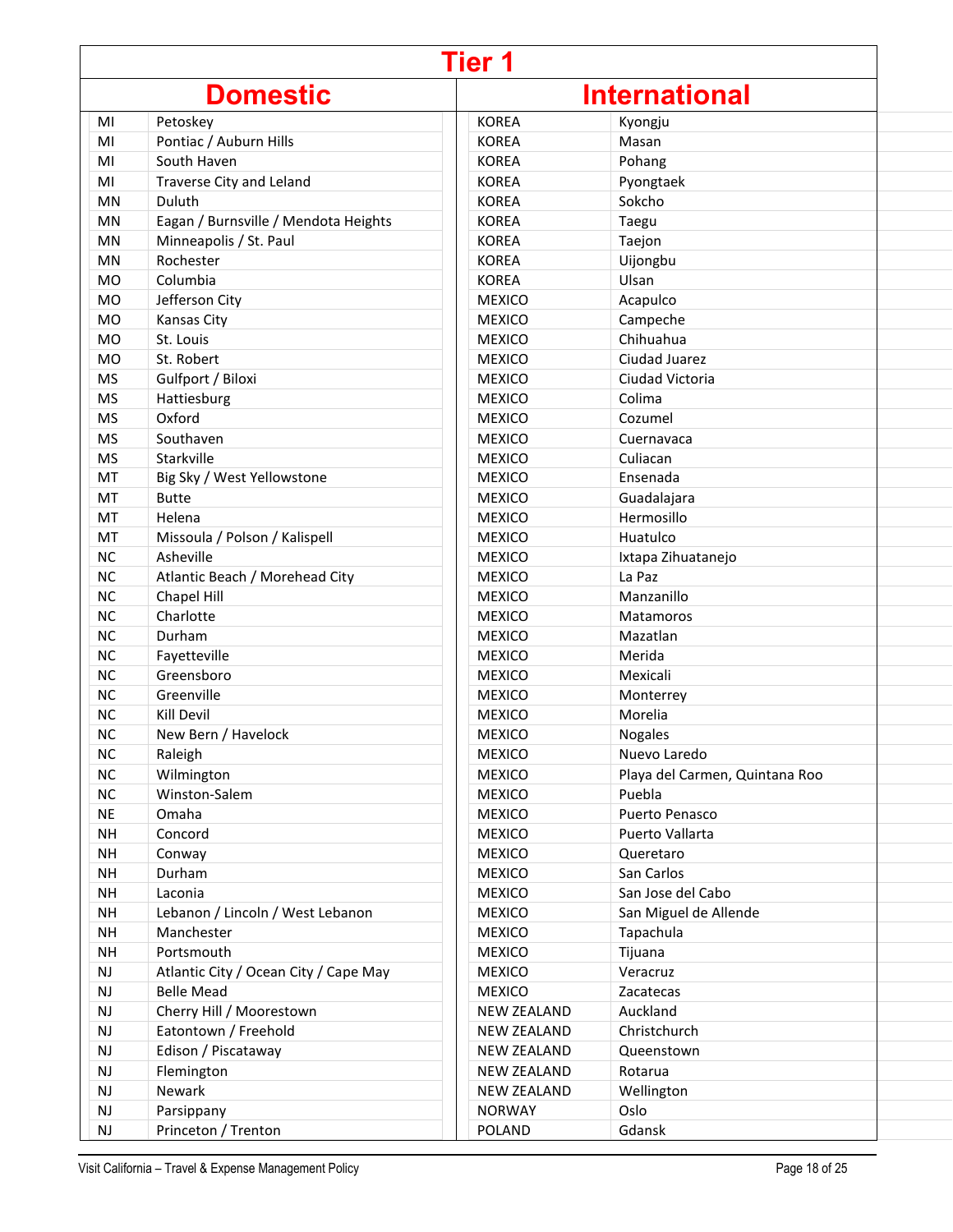| Tier 1    |                                         |                       |                        |  |
|-----------|-----------------------------------------|-----------------------|------------------------|--|
|           | <b>Domestic</b>                         |                       | <b>International</b>   |  |
| <b>NJ</b> | Springfield / Cranford / New Providence | <b>POLAND</b>         | Warsaw                 |  |
| NJ        | <b>Toms River</b>                       | <b>POLAND</b>         | Wroclaw                |  |
| <b>NM</b> | Albuquerque                             | <b>POLAND</b>         | Zakopane               |  |
| <b>NM</b> | Las Cruces                              | PORTUGAL              | Cascais                |  |
| <b>NM</b> | Los Alamos                              | PORTUGAL              | Estoril                |  |
| <b>NM</b> | Santa Fe                                | PORTUGAL              | Faial Island           |  |
| <b>NM</b> | Taos                                    | <b>PORTUGAL</b>       | Lisbon                 |  |
| <b>NV</b> | Incline Village / Reno / Sparks         | PORTUGAL              | Madeira Islands        |  |
| <b>NV</b> | Stateline, Carson City                  | PORTUGAL              | Oeiras                 |  |
| <b>NY</b> | Albany                                  | PORTUGAL              | Oporto                 |  |
| <b>NY</b> | Binghamton / Owego                      | PORTUGAL              | Ponta Delgada          |  |
| <b>NY</b> | <b>Buffalo</b>                          | PORTUGAL              | Sao Miguel Island      |  |
| <b>NY</b> | Floral Park / Garden City / Great Neck  | <b>SPAIN</b>          | Almeria                |  |
| <b>NY</b> | <b>Glens Falls</b>                      | <b>SPAIN</b>          | Bilbao                 |  |
| <b>NY</b> | Ithaca / Waterloo / Romulus             | <b>SPAIN</b>          | Fuengirola             |  |
| <b>NY</b> | Kingston                                | <b>SPAIN</b>          | La Coruna              |  |
| <b>NY</b> | Lake Placid                             | <b>SPAIN</b>          | Malaga                 |  |
| <b>NY</b> | Niagara Falls                           | SPAIN                 | Marbella               |  |
| <b>NY</b> | Nyack / Palisades                       | <b>SPAIN</b>          | Oviedo                 |  |
| <b>NY</b> | Poughkeepsie                            | <b>SPAIN</b>          | San Sebastian          |  |
| <b>NY</b> | Riverhead / Ronkonkoma / Melville       | SPAIN                 | Santa Cruz de Tenerife |  |
| <b>NY</b> | Rochester                               | <b>SPAIN</b>          | Seville                |  |
| <b>NY</b> | Saratoga Springs / Schenectady          | <b>SPAIN</b>          | Valencia               |  |
| <b>NY</b> | Syracuse / Oswego                       | <b>SPAIN</b>          | Vigo                   |  |
| <b>NY</b> | Troy                                    | UNITED KINGDOM        | [Other]                |  |
| <b>NY</b> | <b>West Point</b>                       | UNITED KINGDOM        | Birmingham             |  |
| OH        | Akron                                   | UNITED KINGDOM        | Cheltenham             |  |
| OH        | Canton                                  | UNITED KINGDOM        | Glasgow                |  |
| OH        | Cincinnati                              | UNITED KINGDOM        | Harrogate              |  |
| OH        | Cleveland                               | UNITED KINGDOM        | High Wycombe           |  |
| OH        | Columbus                                | <b>UNITED KINGDOM</b> |                        |  |
| OH        | Dayton / Fairborn                       |                       | Liverpool              |  |
|           |                                         | UNITED KINGDOM        | Loudwater              |  |
| OH        | Hamilton                                | UNITED KINGDOM        | Menwith Hill           |  |
| OH        | Medina / Wooster                        | UNITED KINGDOM        | Oxford                 |  |
| OH        | Mentor                                  | UNITED KINGDOM        | Portsmouth             |  |
| OH        | Sandusky / Bellevue                     |                       |                        |  |
| OH        | Youngstown                              |                       |                        |  |
| OK        | Oklahoma City                           |                       |                        |  |
| OR        | Ashland / Crater Lake                   |                       |                        |  |
| OR        | Beaverton                               |                       |                        |  |
| OR        | Bend                                    |                       |                        |  |
| OR        | Clackamas                               |                       |                        |  |
| OR        | Eugene / Florence                       |                       |                        |  |
| OR        | Lincoln City                            |                       |                        |  |
| OR        | Seaside                                 |                       |                        |  |
| PA        | Allentown / Easton / Bethlehem          |                       |                        |  |
| PA        | <b>Bucks County</b>                     |                       |                        |  |
| PA        | Chester / Radnor / Essington            |                       |                        |  |
| PA        | Erie                                    |                       |                        |  |
| PA        | Gettysburg                              |                       |                        |  |
| PA        | Harrisburg / Hershey                    |                       |                        |  |
| PA        | Lancaster                               |                       |                        |  |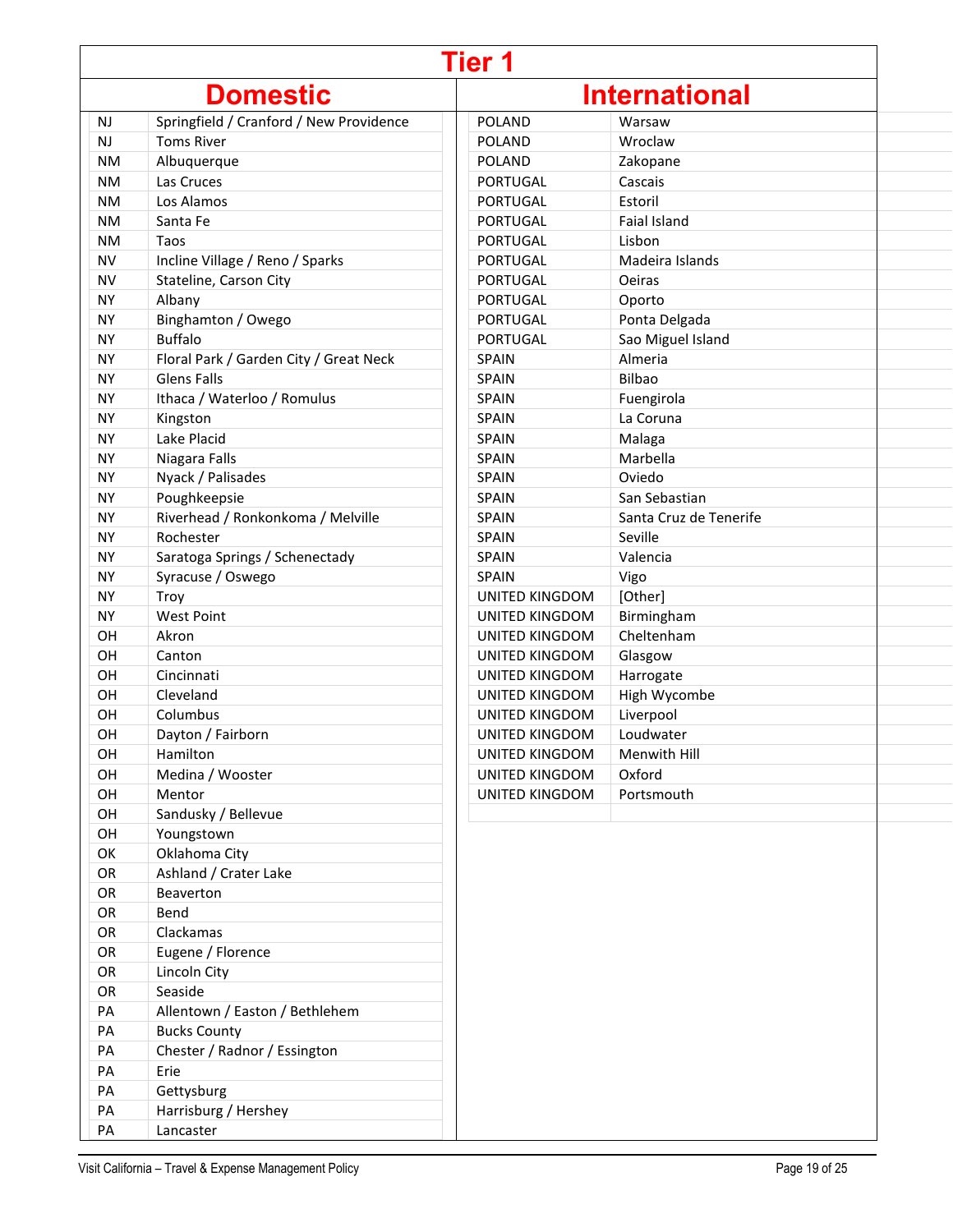|           |                                     | <b>Tier 1</b>        |
|-----------|-------------------------------------|----------------------|
|           | <b>Domestic</b>                     | <b>International</b> |
| PA        | Malvern / Frazer / Berwyn           |                      |
| PA        | Mechanicsburg                       |                      |
| PA        | Montgomery County                   |                      |
| PA        | Pittsburgh                          |                      |
| PA        | Reading                             |                      |
| PA        | Scranton                            |                      |
| PA        | <b>State College</b>                |                      |
| RI        | East Greenwich / Warwick / North    |                      |
|           | Kingstown                           |                      |
| <b>RI</b> | Providence / Bristol                |                      |
| SC        | Aiken                               |                      |
| SC        | Columbia                            |                      |
| SC        | Greenville                          |                      |
| SC        | <b>Hilton Head</b>                  |                      |
| SC        | Myrtle Beach                        |                      |
| SD        | <b>Hot Springs</b>                  |                      |
| SD        | Rapid City                          |                      |
| SD        | Sturgis / Spearfish                 |                      |
| <b>TN</b> | Brentwood / Franklin                |                      |
| <b>TN</b> | Chattanooga                         |                      |
| TN        | Knoxville                           |                      |
| <b>TN</b> | Memphis                             |                      |
| <b>TN</b> | Oak Ridge                           |                      |
| TX        | Austin                              |                      |
| TX        | Beaumont                            |                      |
| TX        | <b>College Station</b>              |                      |
| <b>TX</b> | Corpus Christi                      |                      |
| <b>TX</b> | <b>Dallas</b>                       |                      |
| <b>TX</b> | El Paso                             |                      |
| <b>TX</b> | Galveston                           |                      |
| TX        | Greenville                          |                      |
| <b>TX</b> | Houston (L.B. Johnson Space Center) |                      |
| TX        | Laredo                              |                      |
| TX        | McAllen                             |                      |
| TX        | Midland                             |                      |
| TX        | Plano                               |                      |
| TX        | Round Rock                          |                      |
| <b>TX</b> | San Antonio                         |                      |
| TX        | South Padre Island                  |                      |
| TX        | Waco                                |                      |
| UT        | Park City                           |                      |
| UT        | Provo                               |                      |
| UT        | Salt Lake City                      |                      |
| VA        | Abingdon                            |                      |
| VA        | Blacksburg                          |                      |
| VA        | Charlottesville                     |                      |
| VA        | Chesapeake / Suffolk                |                      |
| VA        | Chesterfield / Henrico Counties     |                      |
| VA        | Fredericksburg                      |                      |
| VA        | Loudoun County                      |                      |
| VA        | Lynchburg                           |                      |
| VA        | Norfolk / Portsmouth                |                      |
| <b>VA</b> | Prince William County / Manassas    |                      |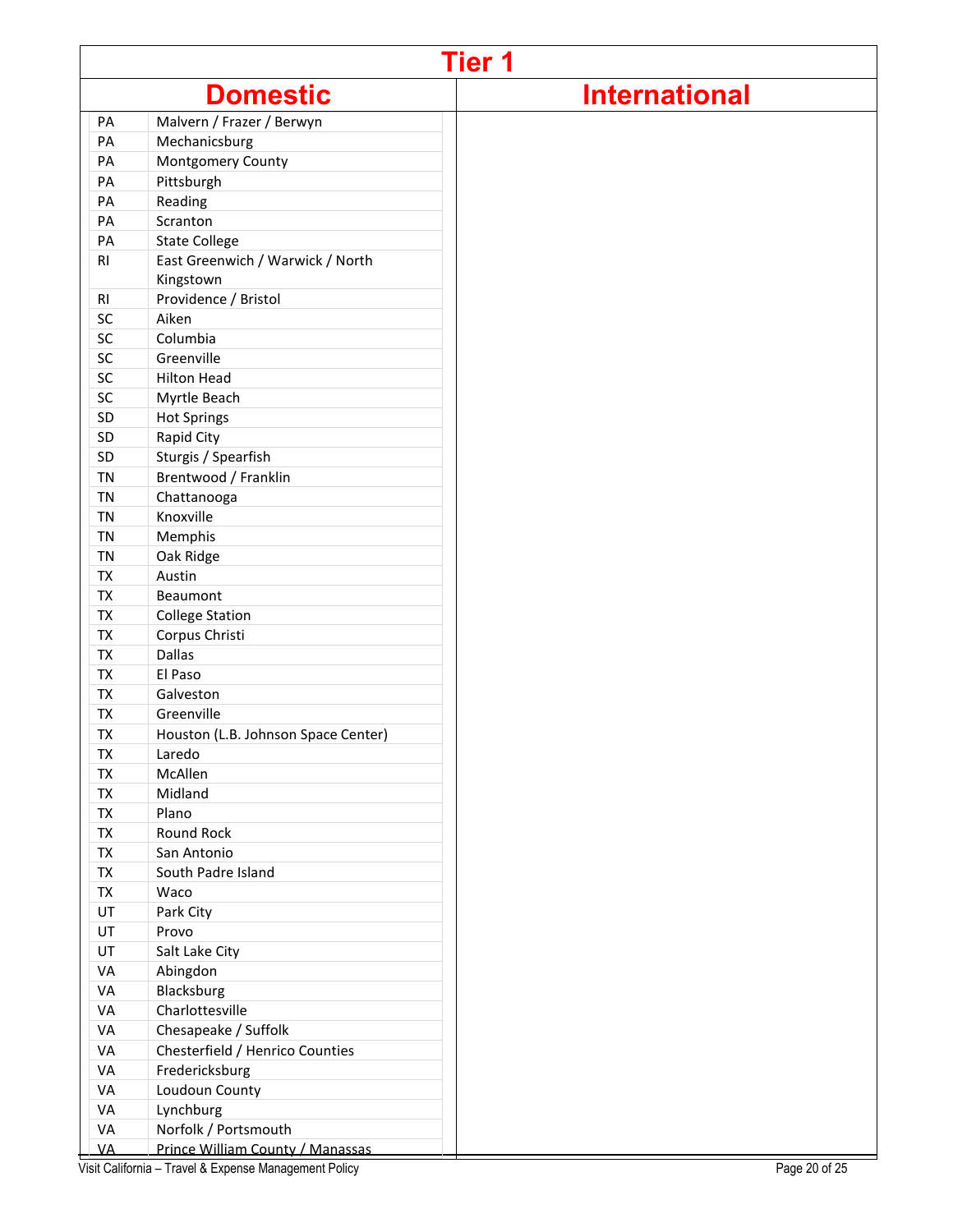|           |                                     | <b>Tier 1</b>        |
|-----------|-------------------------------------|----------------------|
|           | <b>Domestic</b>                     | <b>International</b> |
| VA        | Richmond                            |                      |
| VA        | Roanoke                             |                      |
| VA        | Virginia Beach                      |                      |
| VA        | Wallops Island                      |                      |
| VA        | Warrenton                           |                      |
| VA        | Williamsburg / York                 |                      |
| VT        | Burlington / St. Albans             |                      |
| VT        | Manchester                          |                      |
| VT        | Middlebury                          |                      |
| VT        | Montpelier                          |                      |
| VT        | Stowe                               |                      |
| VT        | White River Junction                |                      |
| <b>WA</b> | Anacortes / Coupeville / Oak Harbor |                      |
| <b>WA</b> | Everett / Lynnwood                  |                      |
| <b>WA</b> | Ocean Shores                        |                      |
| <b>WA</b> | Olympia / Tumwater                  |                      |
| <b>WA</b> | Port Angeles / Port Townsend        |                      |
| WA        | Richland                            |                      |
| <b>WA</b> | Spokane                             |                      |
| <b>WA</b> | Tacoma                              |                      |
| WI        | Appleton                            |                      |
| WI        | Brookfield / Racine                 |                      |
| WI        | Lake Geneva                         |                      |
| WI        | Madison                             |                      |
| WI        | Milwaukee                           |                      |
| WI        | Sheboygan                           |                      |
| WI        | Sturgeon Bay                        |                      |
| WI        | <b>Wisconsin Dells</b>              |                      |
| <b>WV</b> | Charleston                          |                      |
| WV        | Morgantown                          |                      |
| WV        | Shepherdstown                       |                      |
| WV        | Wheeling                            |                      |
| <b>WY</b> | Cody                                |                      |
| <b>WY</b> | Evanston / Rock Springs             |                      |
| WY        | Gillette                            |                      |
| WY        | Jackson / Pinedale                  |                      |
| WY        | Sheridan                            |                      |
|           |                                     |                      |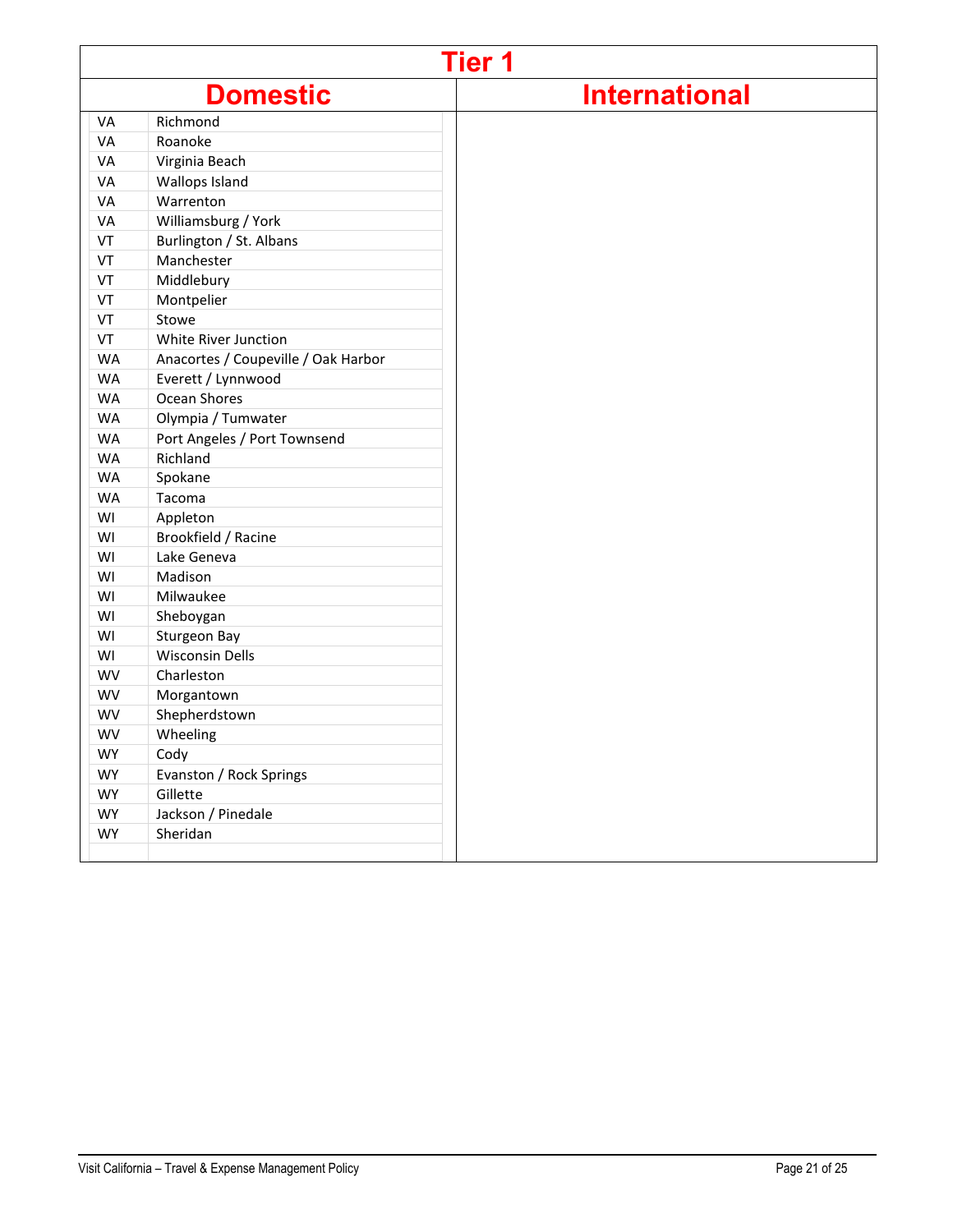# **Tier 2**

# **Domestic**

| State | City                                    |
|-------|-----------------------------------------|
| СA    | San Diego                               |
| СA    | San Mateo / Foster City / Belmont       |
| CO    | Denver / Aurora                         |
| CO    | Telluride                               |
| FL    | Miami                                   |
| I A   | New Orleans                             |
| NV    | Las Vegas                               |
| NΥ    | Tarrytown / White Plains / New Rochelle |
| OR    | Portland                                |
| PА    | Philadelphia                            |
| RI    | Jamestown / Middletown / Newport        |
| SC    | Charleston                              |
| ΤN    | Nashville                               |
| TX    | Arlington / Fort Worth / Grapevine      |
| WA    | Seattle                                 |
| WA    | Vancouver                               |

| <b>International</b> |                        |  |  |  |  |
|----------------------|------------------------|--|--|--|--|
| Country              | City                   |  |  |  |  |
| ARGENTINA            | <b>Buenos Aires</b>    |  |  |  |  |
| CANADA               | Calgary                |  |  |  |  |
| CANADA               | Fort McMurray, Alberta |  |  |  |  |
| <b>CANADA</b>        | Montreal               |  |  |  |  |
| CANADA               | Quebec                 |  |  |  |  |
| CANADA               | Vancouver              |  |  |  |  |
| <b>CHINA</b>         | Guangzhou              |  |  |  |  |
| <b>DENMARK</b>       | Copenhagen             |  |  |  |  |
| <b>DENMARK</b>       | Lyngby                 |  |  |  |  |
| <b>FRANCE</b>        | Lyon                   |  |  |  |  |
| <b>FRANCE</b>        | Marseille              |  |  |  |  |
| <b>FRANCE</b>        | <b>Nice</b>            |  |  |  |  |
| <b>FRANCE</b>        | Strasbourg             |  |  |  |  |
| <b>FRANCE</b>        | Toulouse               |  |  |  |  |
| <b>GERMANY</b>       | <b>Berlin</b>          |  |  |  |  |
| <b>GERMANY</b>       | Boeblingen             |  |  |  |  |
| <b>GERMANY</b>       | <b>Bonames</b>         |  |  |  |  |
| <b>GERMANY</b>       | Cologne                |  |  |  |  |
| <b>GERMANY</b>       | Dresden                |  |  |  |  |
| <b>GERMANY</b>       | Duesseldorf            |  |  |  |  |
| <b>GERMANY</b>       | Echterdingen           |  |  |  |  |
| <b>GERMANY</b>       | Eschborn               |  |  |  |  |
| <b>GERMANY</b>       | Esslingen              |  |  |  |  |
| GERMANY              | Frankfurt am Main      |  |  |  |  |
| GERMANY              | Hamburg                |  |  |  |  |
| GERMANY              | Herongen               |  |  |  |  |
| <b>GERMANY</b>       | Herzogenaurach         |  |  |  |  |
| <b>GERMANY</b>       | Hoechst                |  |  |  |  |
| <b>GERMANY</b>       | Kalkar                 |  |  |  |  |
| <b>GERMANY</b>       | Kornwestheim           |  |  |  |  |
| <b>GERMANY</b>       | Ludwigsburg            |  |  |  |  |
| <b>GERMANY</b>       | Moenchen-Gladbach      |  |  |  |  |
| <b>GERMANY</b>       | Munich                 |  |  |  |  |
| GERMANY              | Nellingen              |  |  |  |  |
| <b>GERMANY</b>       | Offenbach              |  |  |  |  |
| <b>GERMANY</b>       | Roedelheim             |  |  |  |  |
| <b>GERMANY</b>       | Sindelfingen           |  |  |  |  |
| <b>GERMANY</b>       |                        |  |  |  |  |
| <b>GERMANY</b>       | Stuttgart              |  |  |  |  |
| <b>GERMANY</b>       | Tuebingen<br>Twisteden |  |  |  |  |
| <b>INDIA</b>         | Hyderabad              |  |  |  |  |
|                      | Dublin                 |  |  |  |  |
| <b>IRELAND</b>       |                        |  |  |  |  |
| <b>ITALY</b>         | Genoa                  |  |  |  |  |
| <b>ITALY</b>         | Palermo                |  |  |  |  |
| <b>ITALY</b>         | <b>Trieste</b>         |  |  |  |  |
| <b>ITALY</b>         | Turin                  |  |  |  |  |
| JAPAN                | Kurashiki              |  |  |  |  |
| <b>JAPAN</b>         | Miyazaki City          |  |  |  |  |
| <b>JAPAN</b>         | Nagasaki               |  |  |  |  |
| JAPAN                | Okinawa Prefecture     |  |  |  |  |
| <b>KOREA</b>         | Cheju                  |  |  |  |  |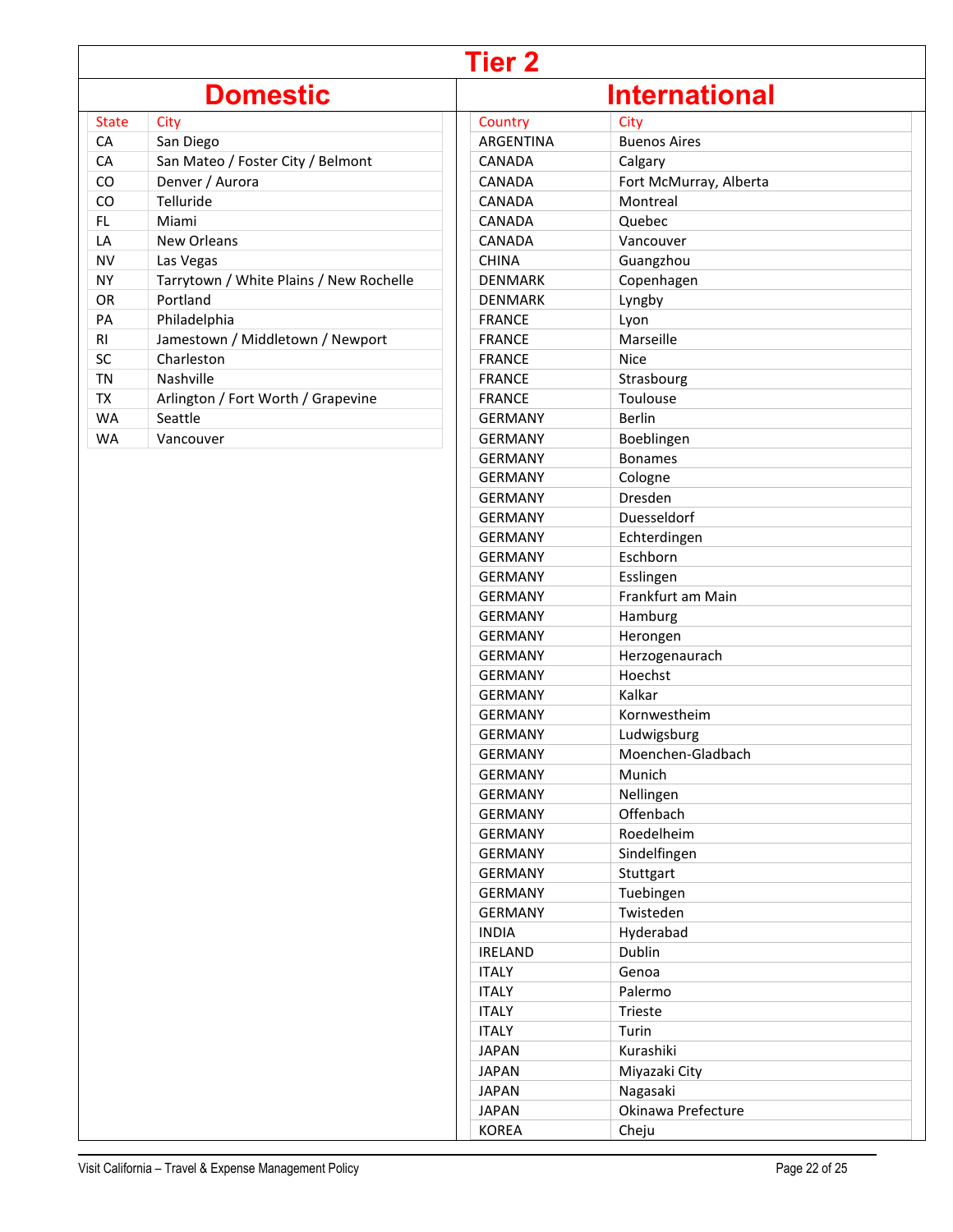|                 | <b>Tier 2</b>         |                      |
|-----------------|-----------------------|----------------------|
| <b>Domestic</b> |                       | <b>International</b> |
|                 | <b>KOREA</b>          | Pusan                |
|                 | <b>KOREA</b>          | Seoul                |
|                 | <b>MEXICO</b>         | Cancun               |
|                 | <b>MEXICO</b>         | Mexico City, D.F.    |
|                 | <b>SPAIN</b>          | Barcelona            |
|                 | <b>SPAIN</b>          | Madrid               |
|                 | <b>SPAIN</b>          | Zaragoza             |
|                 | <b>SWEDEN</b>         | Stockholm            |
|                 | SWITZERLAND           | Basel                |
|                 | SWITZERLAND           | Lugano               |
|                 | <b>UNITED KINGDOM</b> | <b>Belfast</b>       |
|                 | UNITED KINGDOM        | <b>Bristol</b>       |
|                 | UNITED KINGDOM        | Caversham            |
|                 | UNITED KINGDOM        | Edinburgh            |
|                 | UNITED KINGDOM        | Gatwick              |
|                 | UNITED KINGDOM        | Horley               |
|                 | UNITED KINGDOM        | Manchester           |
|                 | UNITED KINGDOM        | Reading              |
|                 | VENEZUELA             | Valencia             |
|                 |                       |                      |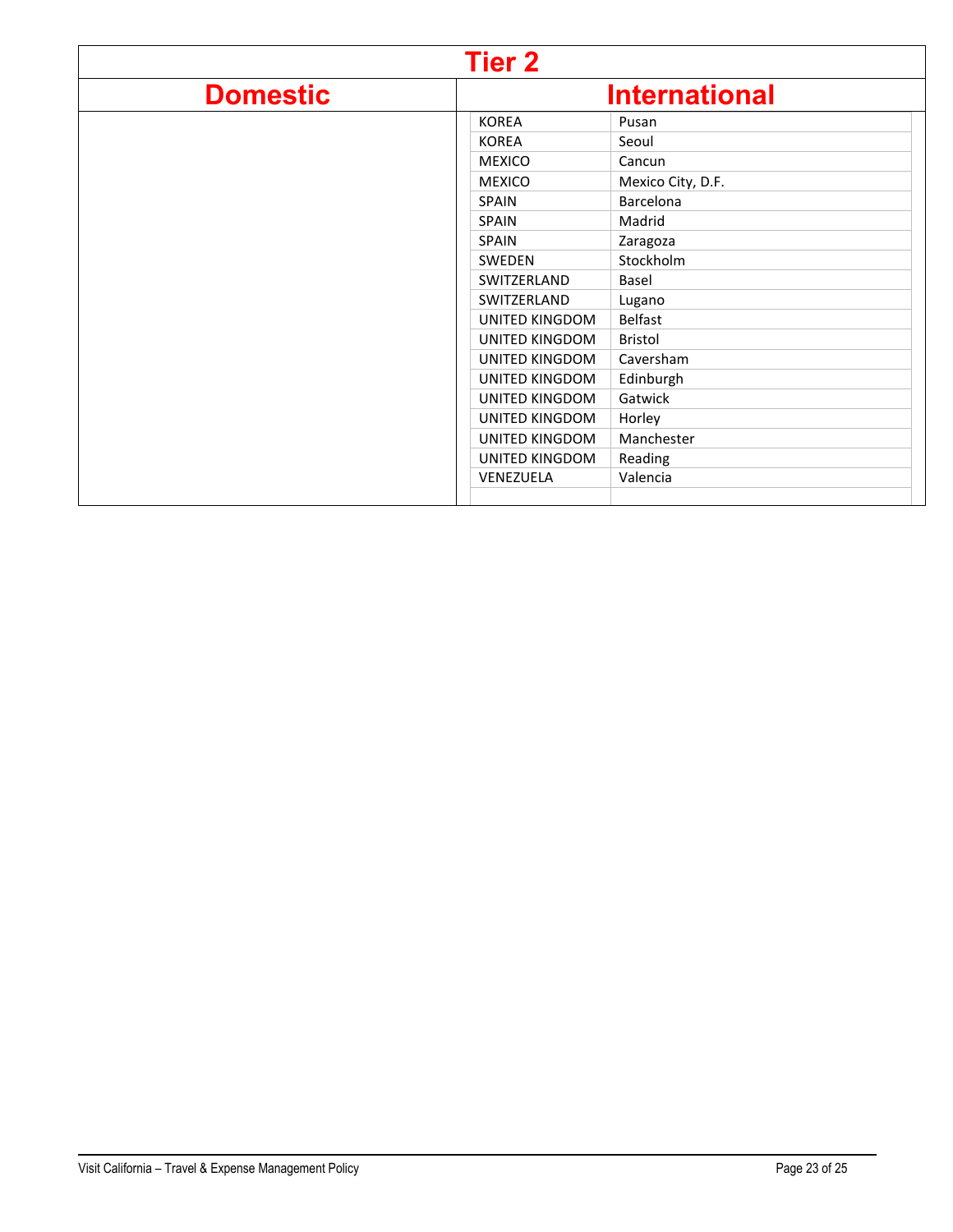|     |                              | Tier 3                |                      |  |
|-----|------------------------------|-----------------------|----------------------|--|
|     | <b>Domestic</b>              |                       | <b>International</b> |  |
| CA  | Oakland                      | Country               | <b>City</b>          |  |
| CA  | Monterey                     | <b>AUSTRALIA</b>      | Sydney               |  |
| CA  | Santa Monica                 | <b>BRAZIL</b>         | Sao Paulo            |  |
| CA  | Sunnyvale/Palo Alto/San Jose | <b>CHINA</b>          | Beijing              |  |
| CO  | Aspen                        | <b>CHINA</b>          | Shanghai             |  |
| FL. | Key West                     | <b>CHINA</b>          | Shenzhen             |  |
| IL. | Chicago                      | <b>CROATIA</b>        | Split                |  |
| MA  | Martha's Vineyard            | <b>CZECH REPUBLIC</b> | Prague               |  |
|     |                              | <b>INDIA</b>          | Kolkata              |  |
|     |                              | <b>INDIA</b>          | New Delhi            |  |
|     |                              | <b>ITALY</b>          | Bologna              |  |
|     |                              | <b>ITALY</b>          | Florence             |  |
|     |                              | <b>ITALY</b>          | Milan                |  |
|     |                              | <b>ITALY</b>          | Siena                |  |
|     |                              | <b>JAPAN</b>          | Awashima             |  |
|     |                              | <b>JAPAN</b>          | Kyoto                |  |
|     |                              | <b>MEXICO</b>         | Cabo San Lucas       |  |
|     |                              | SWITZERLAND           | Bern                 |  |
|     |                              | SWITZERLAND           | Klosters             |  |
|     |                              |                       |                      |  |
|     |                              |                       |                      |  |
|     |                              |                       |                      |  |
|     |                              |                       |                      |  |
|     |                              |                       |                      |  |
|     |                              |                       |                      |  |
|     |                              |                       |                      |  |
|     |                              |                       |                      |  |
|     |                              |                       |                      |  |